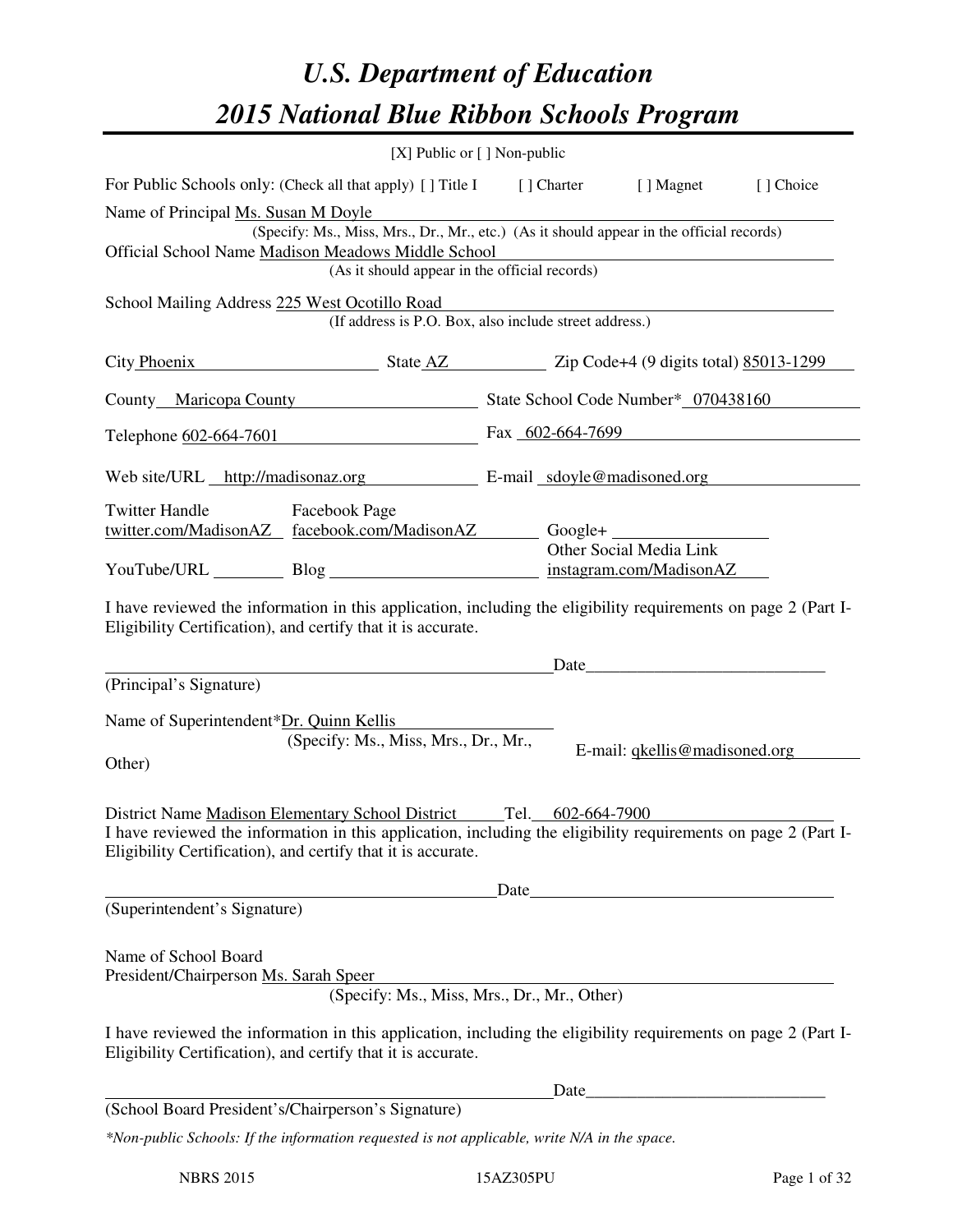#### **Include this page in the school's application as page 2.**

The signatures on the first page of this application (cover page) certify that each of the statements below, concerning the school's eligibility and compliance with U.S. Department of Education and National Blue Ribbon Schools requirements, are true and correct.

- 1. The school configuration includes one or more of grades K-12. (Schools on the same campus with one principal, even a K-12 school, must apply as an entire school.)
- 2. The school has made its Annual Measurable Objectives (AMOs) or Adequate Yearly Progress (AYP) each year for the past two years and has not been identified by the state as "persistently dangerous" within the last two years.
- 3. To meet final eligibility, a public school must meet the state's AMOs or AYP requirements in the 2014-2015 school year and be certified by the state representative. Any status appeals must be resolved at least two weeks before the awards ceremony for the school to receive the award.
- 4. If the school includes grades 7 or higher, the school must have foreign language as a part of its curriculum.
- 5. The school has been in existence for five full years, that is, from at least September 2009 and each tested grade must have been part of the school for the past three years.
- 6. The nominated school has not received the National Blue Ribbon Schools award in the past five years: 2010, 2011, 2012, 2013, or 2014.
- 7. The nominated school has no history of testing irregularities, nor have charges of irregularities been brought against the school at the time of nomination. The U.S. Department of Education reserves the right to disqualify a school's application and/or rescind a school's award if irregularities are later discovered and proven by the state.
- 8. The nominated school or district is not refusing Office of Civil Rights (OCR) access to information necessary to investigate a civil rights complaint or to conduct a district-wide compliance review.
- 9. The OCR has not issued a violation letter of findings to the school district concluding that the nominated school or the district as a whole has violated one or more of the civil rights statutes. A violation letter of findings will not be considered outstanding if OCR has accepted a corrective action plan from the district to remedy the violation.
- 10. The U.S. Department of Justice does not have a pending suit alleging that the nominated school or the school district as a whole has violated one or more of the civil rights statutes or the Constitution's equal protection clause.
- 11. There are no findings of violations of the Individuals with Disabilities Education Act in a U.S. Department of Education monitoring report that apply to the school or school district in question; or if there are such findings, the state or district has corrected, or agreed to correct, the findings.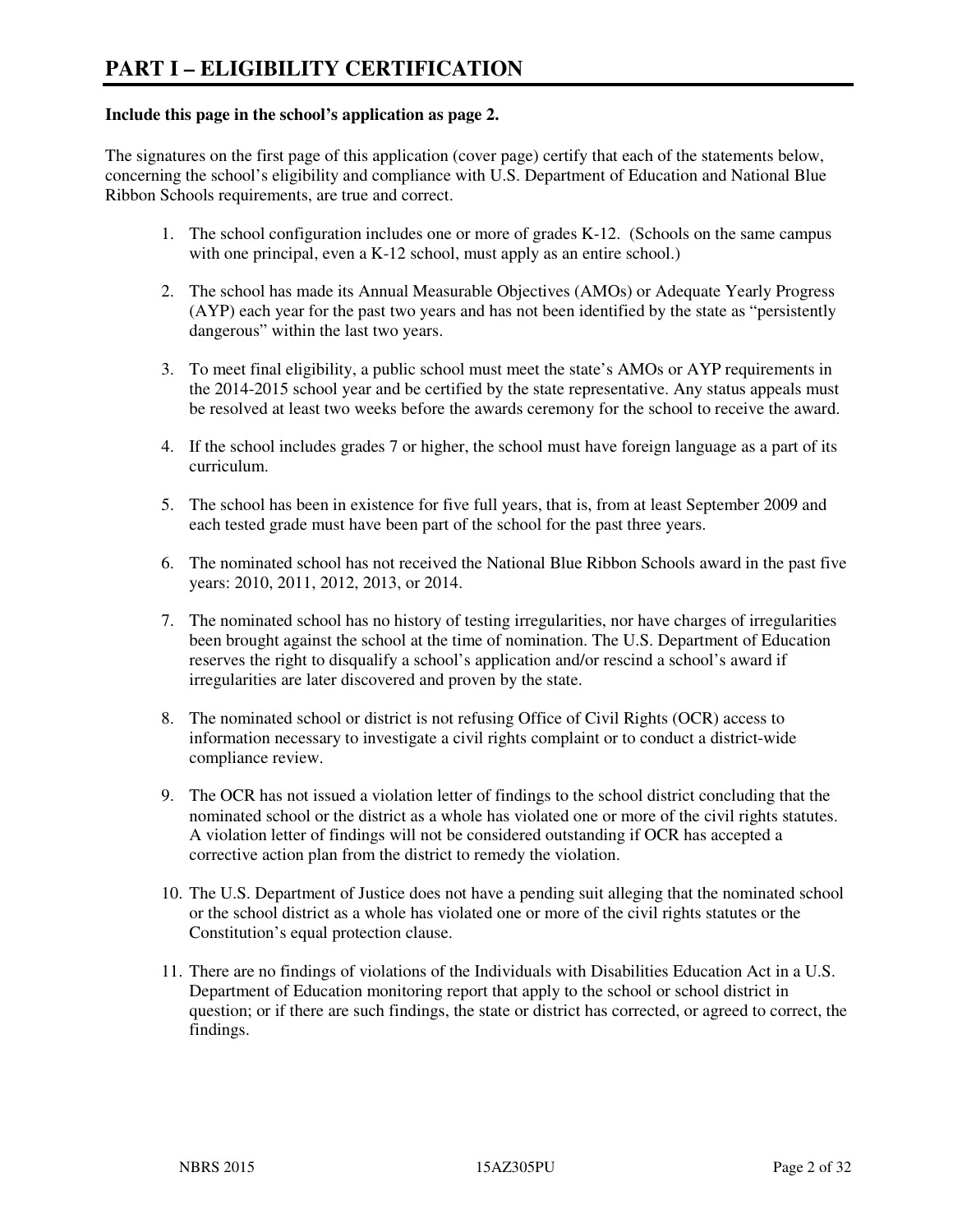# **PART II - DEMOGRAPHIC DATA**

#### **All data are the most recent year available.**

**DISTRICT** (Question 1 is not applicable to non-public schools)

| $\perp$ | Number of schools in the district<br>(per district designation): | $\overline{5}$ Elementary schools (includes K-8)<br>3 Middle/Junior high schools |
|---------|------------------------------------------------------------------|----------------------------------------------------------------------------------|
|         |                                                                  | 0 High schools<br>$0 K-12$ schools                                               |

8 TOTAL

**SCHOOL** (To be completed by all schools)

- 2. Category that best describes the area where the school is located:
	- [X] Urban or large central city
	- [ ] Suburban with characteristics typical of an urban area
	- [ ] Suburban
	- [ ] Small city or town in a rural area
	- [ ] Rural
- 3.  $8$  Number of years the principal has been in her/his position at this school.
- 4. Number of students as of October 1 enrolled at each grade level or its equivalent in applying school:

| Grade                           | # of         | # of Females | <b>Grade Total</b> |
|---------------------------------|--------------|--------------|--------------------|
|                                 | <b>Males</b> |              |                    |
| <b>PreK</b>                     | 0            | $\theta$     | $\theta$           |
| K                               | 0            | 0            | 0                  |
| 1                               | 0            | 0            | $\theta$           |
| $\mathbf{2}$                    | 0            | 0            | $\Omega$           |
| 3                               | 0            | 0            | $\theta$           |
| 4                               | 0            | $\theta$     | 0                  |
| 5                               | 109          | 98           | 207                |
| 6                               | 119          | 93           | 212                |
| 7                               | 117          | 91           | 208                |
| 8                               | 108          | 105          | 213                |
| 9                               | 0            | $\theta$     | 0                  |
| 10                              | 0            | 0            | 0                  |
| 11                              | 0            | 0            | $\theta$           |
| 12                              | 0            | 0            | 0                  |
| <b>Total</b><br><b>Students</b> | 453          | 387          | 840                |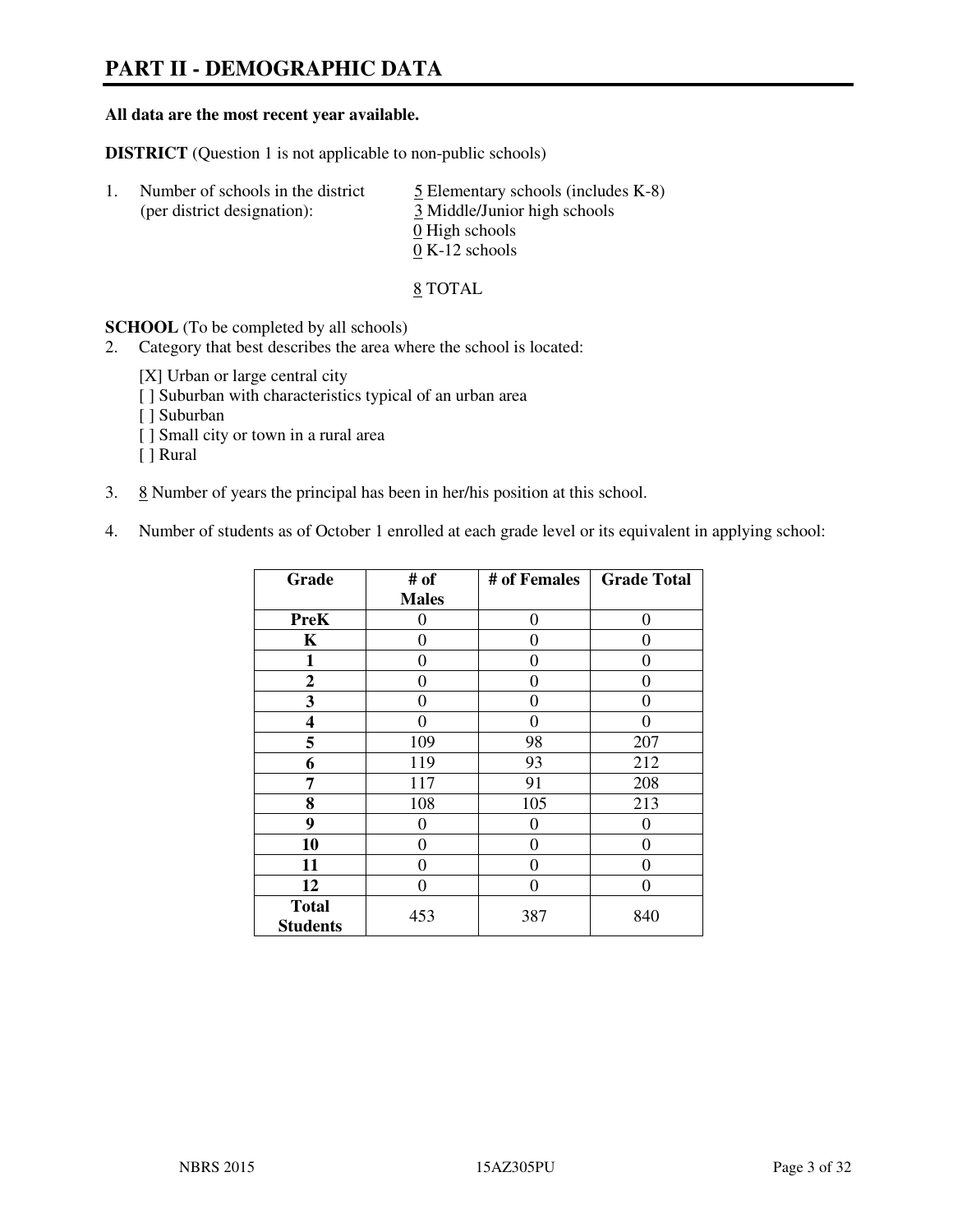the school: 3 % Asian

5. Racial/ethnic composition of  $\frac{2}{\sqrt{2}}$  % American Indian or Alaska Native 6 % Black or African American 22 % Hispanic or Latino 0 % Native Hawaiian or Other Pacific Islander 67 % White 0 % Two or more races **100 % Total** 

(Only these seven standard categories should be used to report the racial/ethnic composition of your school. The Final Guidance on Maintaining, Collecting, and Reporting Racial and Ethnic Data to the U.S. Department of Education published in the October 19, 2007 *Federal Register* provides definitions for each of the seven categories.)

6. Student turnover, or mobility rate, during the 2013 - 2014 year: 4%

This rate should be calculated using the grid below. The answer to (6) is the mobility rate.

| <b>Steps For Determining Mobility Rate</b>         | Answer |
|----------------------------------------------------|--------|
| $(1)$ Number of students who transferred to        |        |
| the school after October 1, 2013 until the         | 3      |
| end of the school year                             |        |
| (2) Number of students who transferred             |        |
| <i>from</i> the school after October 1, 2013 until | 29     |
| the end of the school year                         |        |
| (3) Total of all transferred students [sum of      | 32     |
| rows $(1)$ and $(2)$ ]                             |        |
| (4) Total number of students in the school as      | 828    |
| of October 1                                       |        |
| $(5)$ Total transferred students in row $(3)$      | 0.039  |
| divided by total students in row (4)               |        |
| $(6)$ Amount in row $(5)$ multiplied by 100        |        |

# 7. English Language Learners (ELL) in the school:  $0\%$

Number of non-English languages represented:  $2$ Specify non-English languages: Spanish, Chinese

5 Total number ELL

8. Students eligible for free/reduced-priced meals:  $25\%$ Total number students who qualify: 210

#### **Information for Public Schools Only - Data Provided by the State**

The state has reported that  $25\%$  of the students enrolled in this school are from low income or disadvantaged families based on the following subgroup(s): Students eligible for free/reduced-priced meals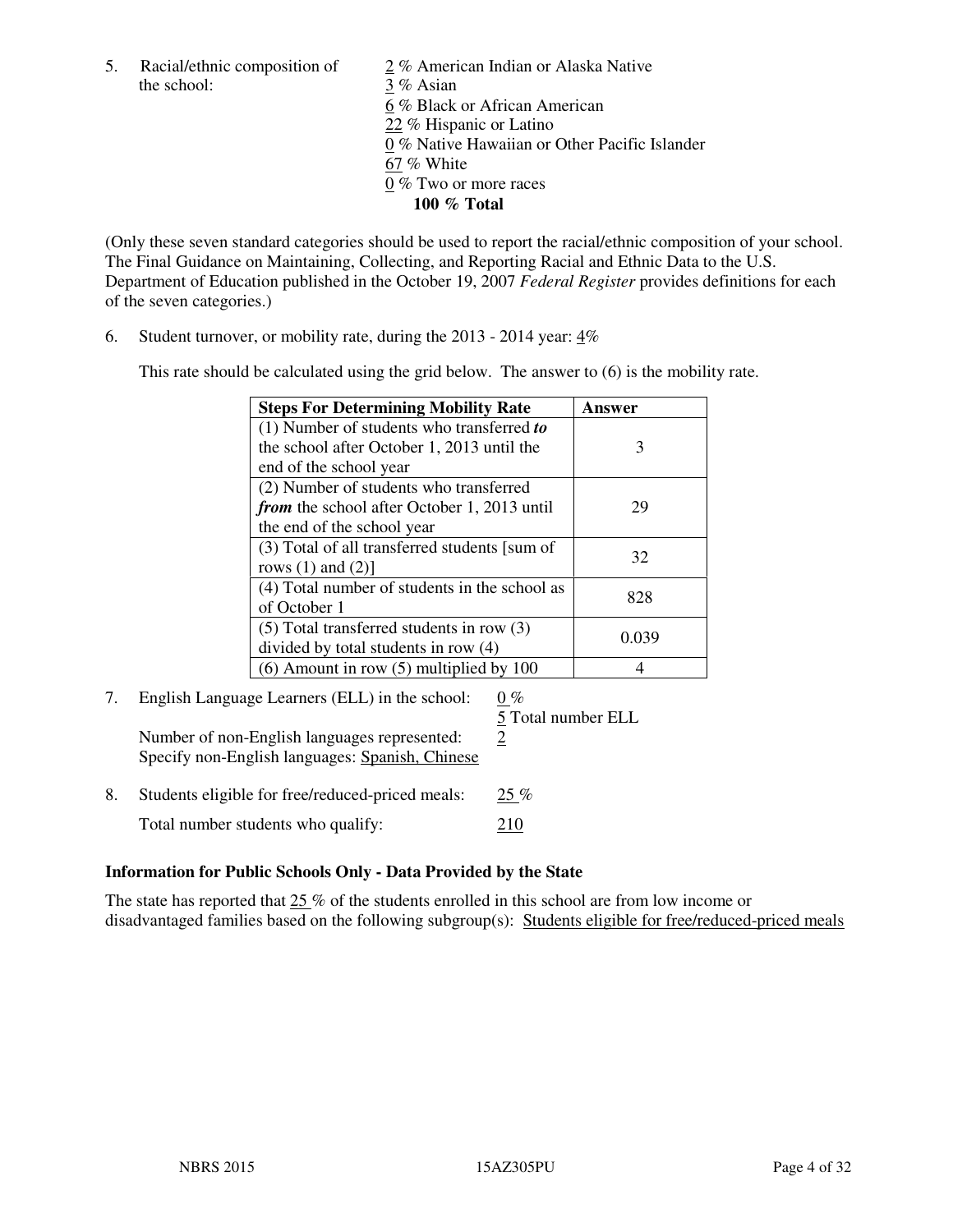68 Total number of students served

Indicate below the number of students with disabilities according to conditions designated in the Individuals with Disabilities Education Act. Do not add additional categories.

| 1 Autism                 | $Q$ Orthopedic Impairment               |
|--------------------------|-----------------------------------------|
| 0 Deafness               | 6 Other Health Impaired                 |
| 0 Deaf-Blindness         | 27 Specific Learning Disability         |
| 16 Emotional Disturbance | 9 Speech or Language Impairment         |
| 1 Hearing Impairment     | 0 Traumatic Brain Injury                |
| 4 Mental Retardation     | 0 Visual Impairment Including Blindness |
| 4 Multiple Disabilities  | 0 Developmentally Delayed               |
|                          |                                         |

10. Use Full-Time Equivalents (FTEs), rounded to nearest whole numeral, to indicate the number of personnel in each of the categories below:

|                                       | <b>Number of Staff</b> |
|---------------------------------------|------------------------|
| Administrators                        |                        |
| Classroom teachers                    | 25                     |
| Resource teachers/specialists         |                        |
| e.g., reading, math, science, special | 14                     |
| education, enrichment, technology,    |                        |
| art, music, physical education, etc.  |                        |
| Paraprofessionals                     | 9                      |
| Student support personnel             |                        |
| e.g., guidance counselors, behavior   |                        |
| interventionists, mental/physical     |                        |
| health service providers,             | 3                      |
| psychologists, family engagement      |                        |
| liaisons, career/college attainment   |                        |
| coaches, etc.                         |                        |
|                                       |                        |

11. Average student-classroom teacher ratio, that is, the number of students in the school divided by the FTE of classroom teachers, e.g.,  $22:1$   $34:1$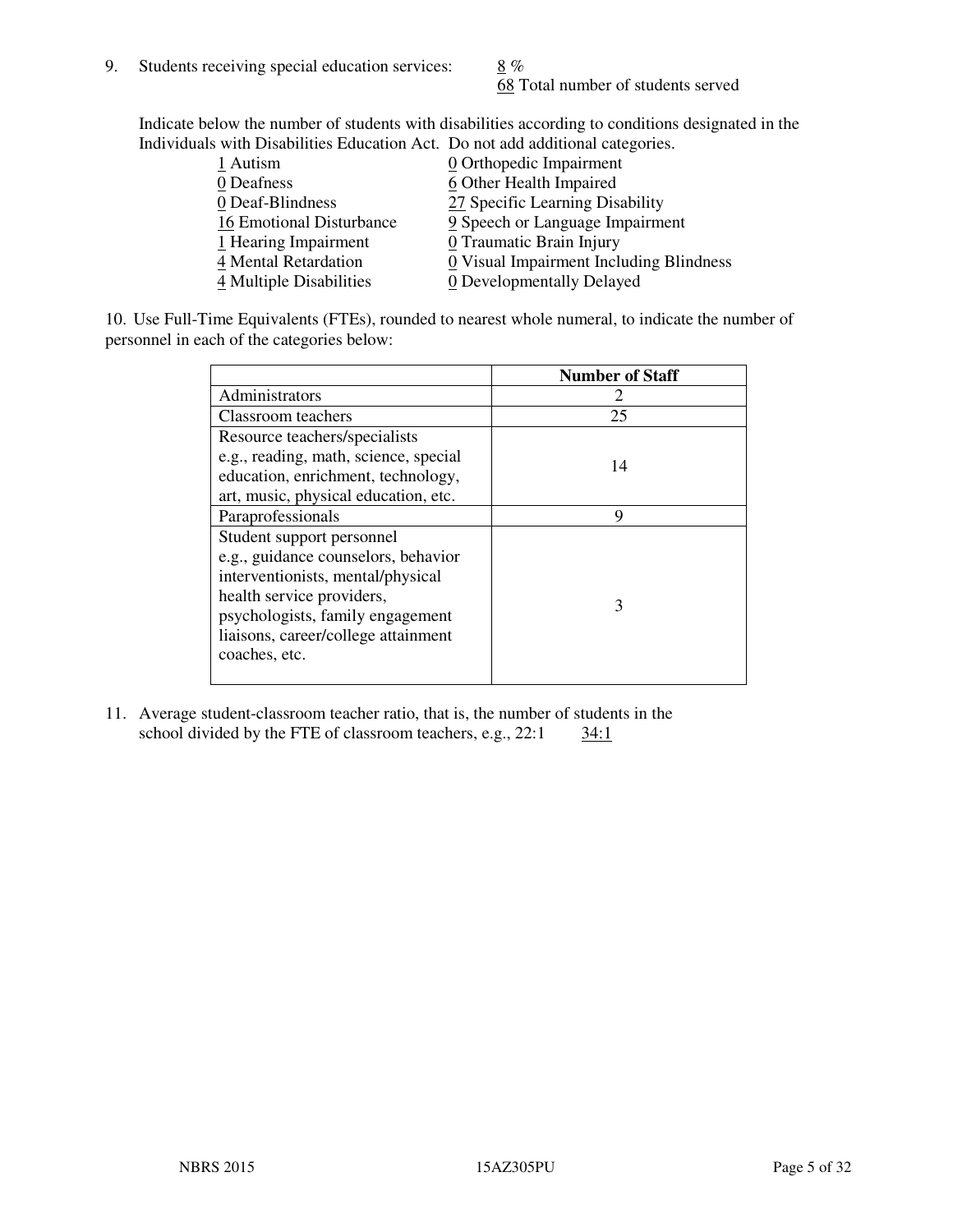12. Show daily student attendance rates. Only high schools need to supply yearly graduation rates.

| <b>Required Information</b> | 2013-2014 | 2012-2013 | 2011-2012 | 2010-2011 | 2009-2010 |
|-----------------------------|-----------|-----------|-----------|-----------|-----------|
| Daily student attendance    | $95\%$    | $96\%$    | 97%       | 98%       | 95%       |
| High school graduation rate | 9%        | $0\%$     | $0\%$     | 0%        | $0\%$     |

#### 13. **For schools ending in grade 12 (high schools)**

Show percentages to indicate the post-secondary status of students who graduated in Spring 2014

| <b>Post-Secondary Status</b>                  |       |
|-----------------------------------------------|-------|
| Graduating class size                         |       |
| Enrolled in a 4-year college or university    | በ‰    |
| Enrolled in a community college               | $0\%$ |
| Enrolled in career/technical training program | $0\%$ |
| Found employment                              | $0\%$ |
| Joined the military or other public service   | 0%    |
| Other                                         |       |

14. Indicate whether your school has previously received a National Blue Ribbon Schools award. Yes  $\qquad \qquad$  No  $\underline{X}$ 

If yes, select the year in which your school received the award.

15. Please summarize your school mission in 25 words or less: Extraordinary Learning for ALL.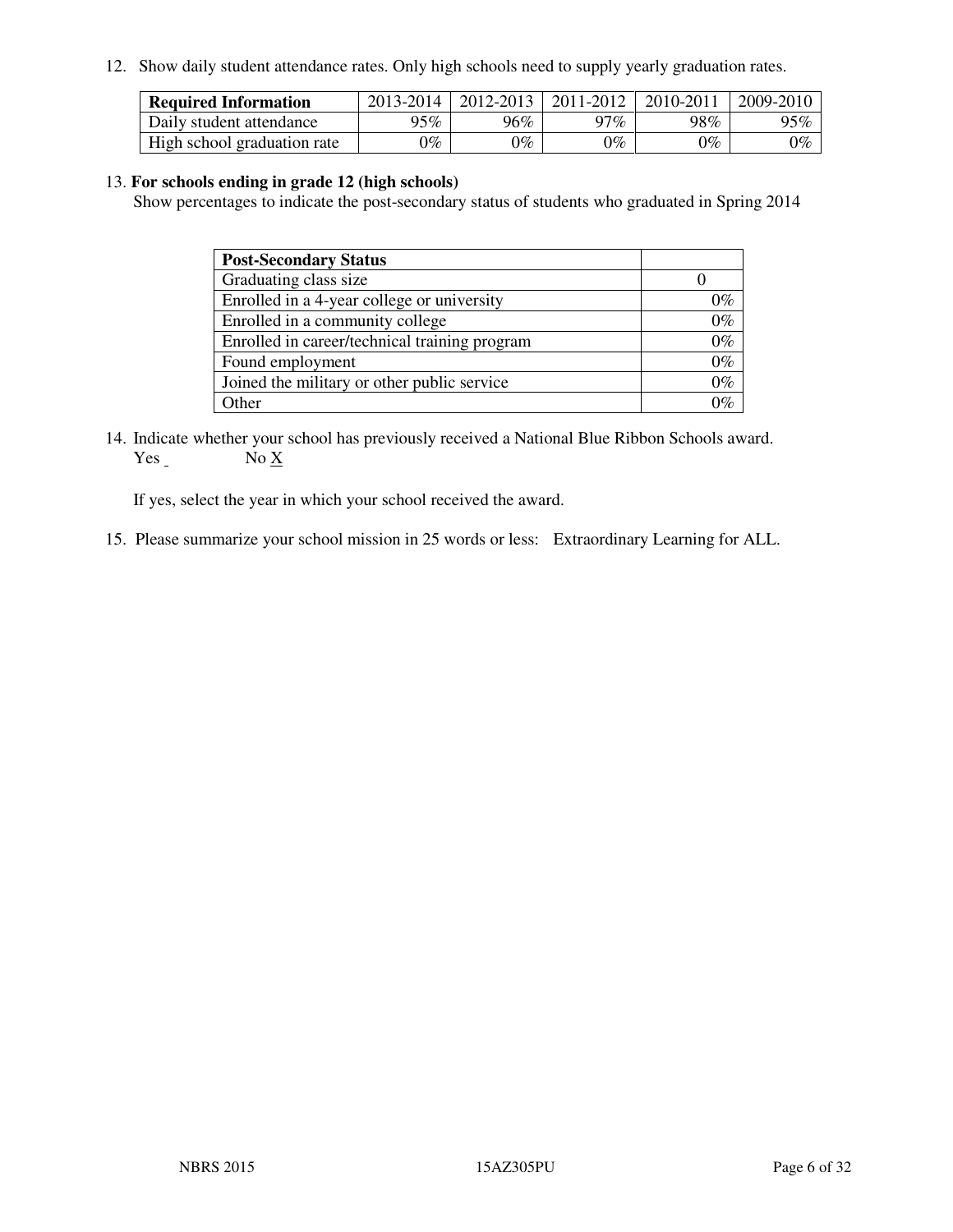## **PART III – SUMMARY**

Madison Meadows Middle School is a part of the Madison School District. Located in Phoenix, Arizona, the Madison School District was organized in 1890. The first school, Madison #1 was built in 1897. A Kindergarten through eighth grade school, it was the district's first permanent facility. A second school – Kindergarten through fifth grade – did not become necessary until 1950 when Madison #2 was added to the district. However, shortly thereafter the district grew quickly. New schools were added in 1953, 1954, 1956, 1957, and 1958. Of those first seven schools, five remain open and three more were added between 1969 and 2007.

Madison Meadows was opened in 1956 and is located in Phoenix's central corridor. Over the years a tradition of academic excellence, inclusion, competition, and fun has been established. Meadows has a reputation for rigorous instruction, and the bar for student achievement is set high. Specialized instruction for honors students is provided with advanced placement classes in math, English language arts, and science. Interested students must pass the Cognitive Aptitude Test with a minimum of 97% to qualify for honors classes. The opportunity for these students to work at an accelerated pace with increased depth of knowledge allows for greater academic achievement and student growth.

Specialized programs also exist for students with disabilities. Meadows offers a class for students with Emotional Disabilities which is based on the Boys' Town Model. The program takes a tiered approach from self-contained to simply support for a student who has earned the ability to be in all general education classes. It allows students opportunities to earn points for positive decisions and behaviors and also provides a Behavior Interventionist, highly qualified teachers, and para educators who are all trained in the Boys' Town Model to support students in this program.

Another program is available for those students with multiple disabilities. There are a variety of students whose needs are met in this very special program. Some are in wheelchairs and use communication devices, others may have Down Syndrome, Cerebral Palsy, or other health and/or learning difficulties. Their individual needs are met in a program which also provides highly qualified teachers, para-educators, a speech therapist, registered nurse, various itinerant staff for physical and occupational therapy, adaptive physical education, and more. A Peer Tutoring elective is also offered, wherein "typical" peers work with students in the multiple disabilities classroom toward academic, behavioral, and/or physical therapy goals. Both groups of students reap the benefits of this unique program.

Meadows also offers a variety of sports for interested students: volleyball, basketball, baseball, softball, flag football, wrestling, cross country, track, and cheer can all be enjoyed by students. An Odyssey of the Mind team and a Robotics Club are also available for those students who wish to further exercise their minds by "thinking out of the box." A long standing tradition at Meadows is the yearly fifth grade trip to Camp Friendly Pines in Prescott, Arizona. Students, parent chaperones, and teachers spend four days of learning in the pines while creating lasting relationships and memories with their peers. Every other year, 7th and 8th grade music students travel to Disneyland to create a CD and enjoy the park. Meadows 8th graders preparing to go on to various high schools participate in a water park field trip, Commencement Ceremony, and Commencement Dance every spring as a way to celebrate their achievements at Meadows before making the transition to high school.

Former Meadows students have created an Alumni Association. While rare for a middle school, there is a real affinity and loyalty among those who attended Meadows and a real desire to maintain the relationships formed there. Many current students have parents and grandparents who attended Meadows, and Cindy McCain, wife of Arizona Senator John McCain is an alumnus! Another tradition is honoring those students who are no longer with us. One example is the Shannon Smith Memorial next to the media center. Shannon was a former student who was killed by random gunfire. Her death resulted in Shannon's Law which turned the random firing of a gun into the air from a misdemeanor into a felony.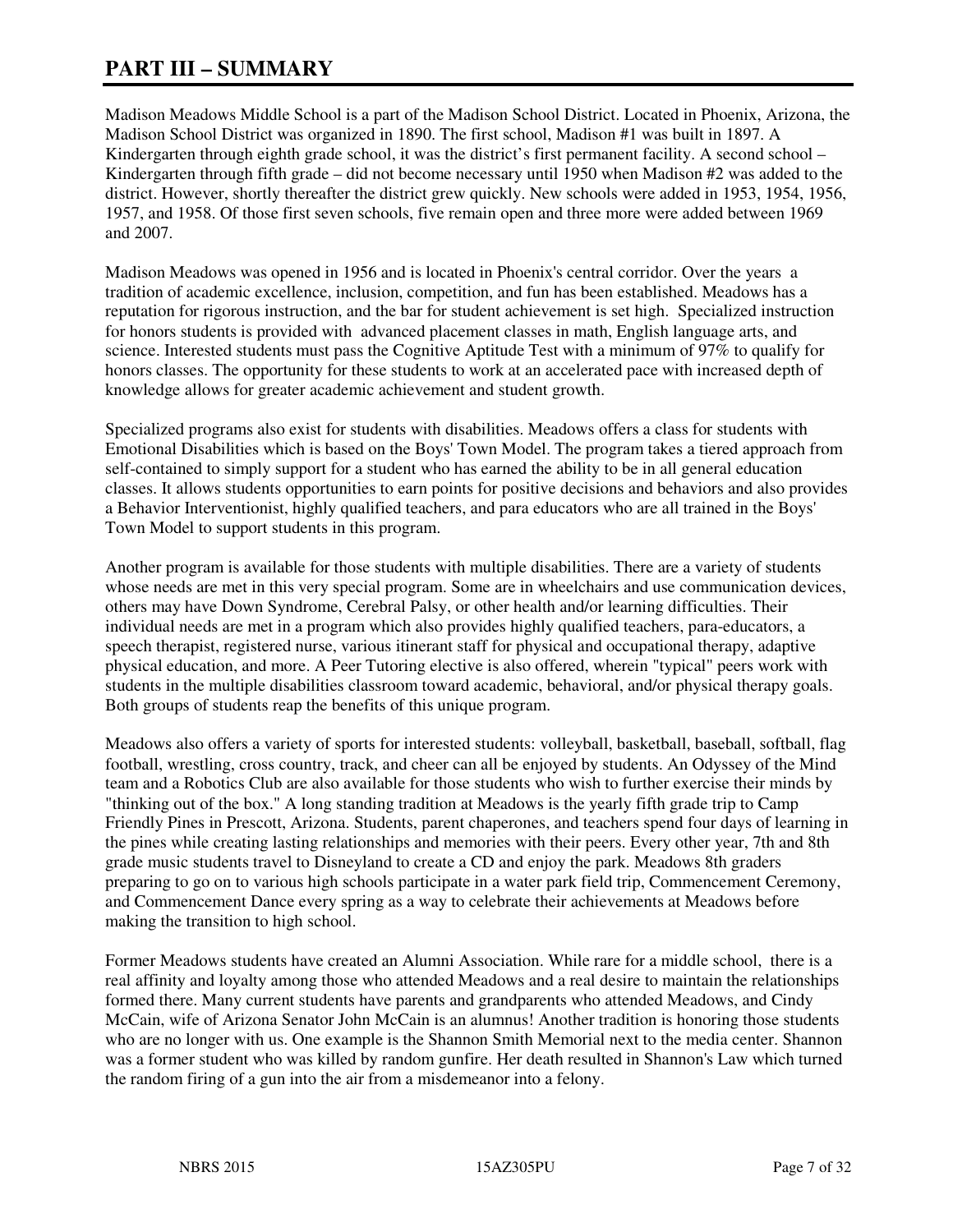Madison Meadows is a special school for many reasons, and academic achievement is one of them. Meadows earned an "A" label for the last three years from the state of Arizona, and prior to the letter grade ranking system, received an "Excelling" rating, the highest level. However, well before the advent of highstakes tests, school labels, and No Child Left Behind, this small school district in Phoenix's Central Corridor was known for its high academic standards, rigorous curriculum, and successful students. With open enrollment Meadows has become a "school of choice" for more than 50% of currently enrolled students. Parents who value excellence in education, even those who must travel a greater distance, frequently choose Madison Meadows.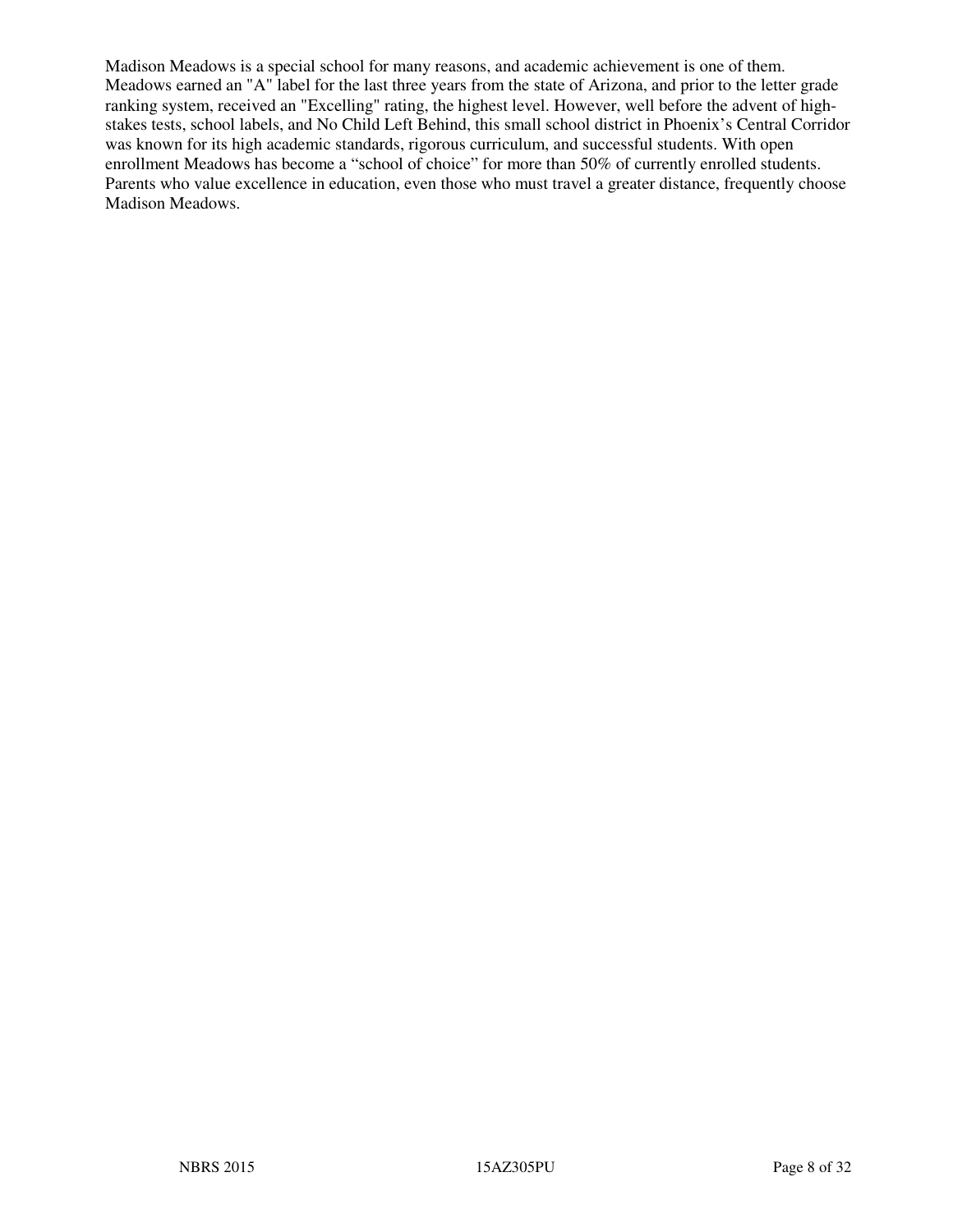#### **1. Core Curriculum:**

Arizona follows the Arizona College and Career Ready Standards, and Meadows utilizes Madison School District adopted curriculum materials to meet those standards. Fifth grade students use McGraw Hill math, while sixth through eighth grade students rely on Glencoe. For social studies instruction, fifth grade utilizes Pearson Scott Foresman; whereas sixth through eighth grade use McDougal Littell. Fifth and sixth grade language arts students use McMillan McGraw Treasures, while seventh and eighth grade students use McDougal Littell. Foss Science kits are used in grades five through eight.

Grades 5 and 6 use the Macmillan/McGraw-Hill reading program titled Treasures. This comprehensive, research-based reading program offers a wealth of high quality literature and non-fiction to engage learners. Explicit instruction and ample practice ensure students' growth in reading proficiency. Each week's lessons integrate grammar, writing, and spelling for a total language arts approach. This program follows the current research for reading involving specific instruction in Phonemic Awareness, Phonics, Fluency, Comprehension and Vocabulary development. Grades 7 and 8 use the anthology found within Macmillan/McGraw-Hill Bridges to Literature. All grade levels implement the Arizona College and Career Ready Standards (AZCCRS) that emphasize greater rigor in text complexity, non-fiction reviews, and a greater emphasis in writing.

The 6+1 Traits Writing framework is a powerful way to learn and use a common language to refer to characteristics of writing as well as create a common vision of what 'good' writing looks like. Teachers and students can use the 6+1 Traits model to pinpoint areas of strength and weakness as they continue to focus on improved writing. The Traits are: Ideas, Organization, Conventions, Word Choice, Sentence Fluency, Voice, and Presentation.

To support students in a well-balanced approach to mathematics, Meadows uses the following: Grade 5 is provided TERC Investigation in Number, Data, and Space as well as Harcourt Mathematics. Activity-based investigations encourage students to think creatively, develop their own problem-solving strategies, and work cooperatively. Students write, draw, and talk about math as well as use manipulatives, calculators, and computers. Mathematics content includes: the number system; addition, subtraction, multiplication, and division; collecting, sorting, and representing data; probability and statistics; measurement; changes over time; 2-D and 3-D geometry; fractions; computation and estimation strategies; and tables and graphs. Assessment is embedded within the investigations. Grades 6 through 8 are provided Glencoe Mathematics: Applications and Concepts, a comprehensive, well-balanced three course program which prepares students for success in algebra and geometry through real world application.

In grades 5 through 8, Madison School District uses the Full Option Science System (FOSS). The FOSS program materials are a kit-based program where all unit materials are distributed to teachers. They are designed to meet the challenge of providing meaningful hands-on science education. The best way for students to appreciate the scientific enterprise, learn important scientific concepts, and develop the ability to think critically is to actively construct ideas through their own inquiries, investigations, and analyses. The FOSS program was created to engage students in these processes as they explore the natural world. 7th and 8th grade science is supplemented by Glencoe Science Voyages.

Meadows social studies program is structured to engage and promote American Citizenship, world knowledge, and history to be more productive citizens in global society. The 2008 curriculum maps were updated in the spring of 2012 to include the AZCCRS language. They are standards focused, adding reading and writing to this curriculum. Arizona's College and Career Ready Standards set requirements not only for English language arts (ELA) but also for literacy in history/social studies, science, and technical subjects.

As an International Baccalaureate Candidate school, Meadows also promotes traditional subjects making real world connections. Eight subject groups are taught: Math, Sciences, Individuals and Societies (Social Studies), Language and Literature, Physical Education, Art, Music, Design (Technology), and Language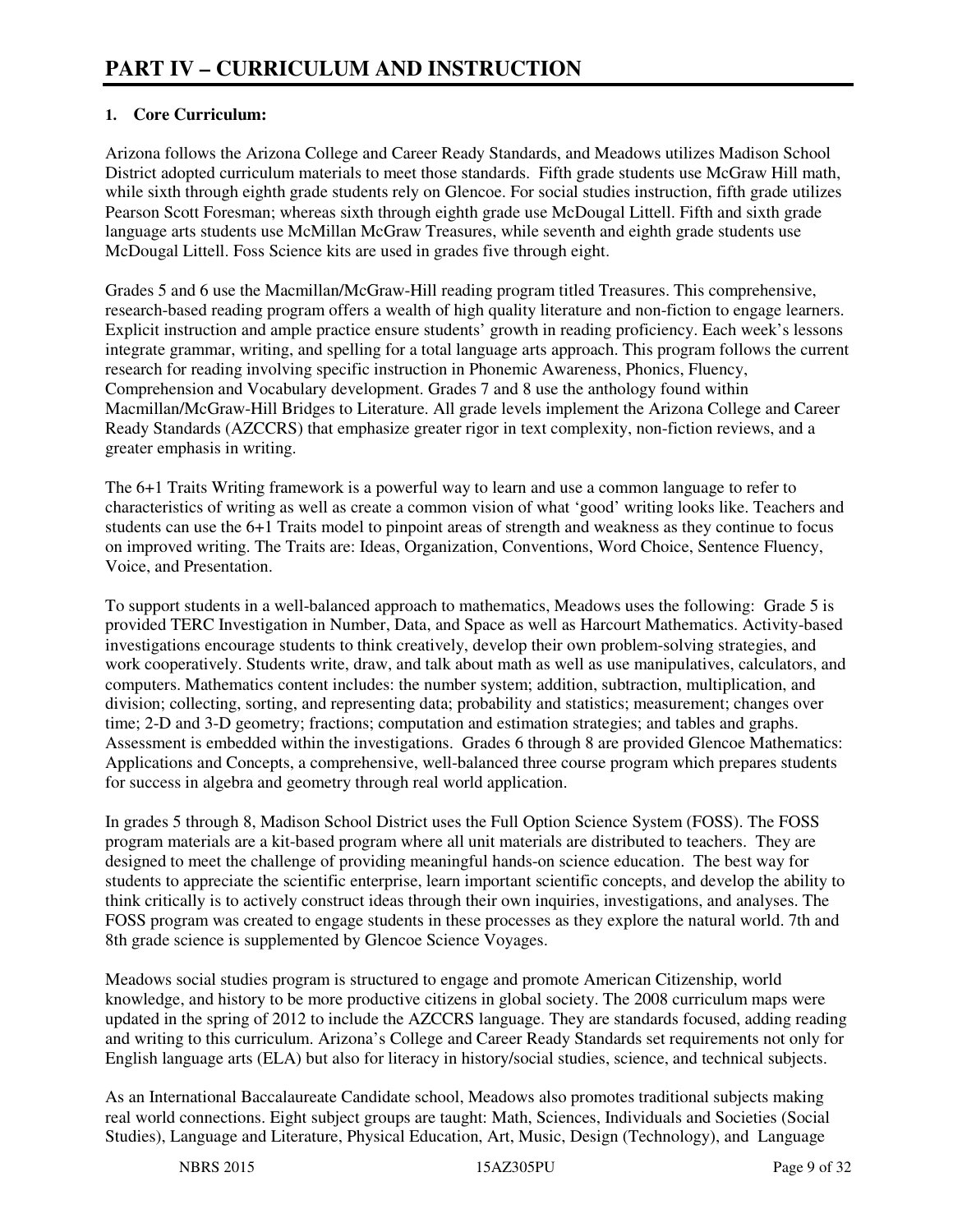Acquisition (Spanish). The IB model encourages inquiry across all subject areas, service learning, and an emphasis on international-mindedness.

The adoption process in Madison involves all stakeholder groups. Teachers, parents, students, and community members all have the opportunity to serve on adoption committees and/or to view materials during a 60 day display period. All curriculum materials must align to Arizona College and Career Readiness standards and must continue the rigorous approach for which Madison is known.

#### **2. Other Curriculum Areas:**

The Madison School District as well as Meadows teachers, students, and parents have a long standing belief that a child's education should be well-rounded, and we have traditionally valued and promoted arts, technology, second language learning, and physical education instruction to strengthen both body and mind. The District and the community's strong belief in arts education was one factor prompting interest in exploring the International Baccalaureate program of study. Madison Meadows started the process and is now an International Baccalaureate candidate school (anticipating authorization in March 2015). IB students are all required to take physical education, fine arts, technology/design, and Spanish, these are classes that Meadows has already offered for many years. All students, grades 5 through 8 take two "exploratory" classes daily along with their core curriculum classes. This is done on an A/B schedule, so a student may have Spanish and art on an "A" day followed by PE and technology on a "B" day. These exploratory class periods are the same length as core curriculum classes.

The Music program utilizes a systematic and sequential curriculum based on the Arizona State and National Music Standards. This quality program offers a diverse and balanced array of learning experiences that include creating, performing, listening to, and analyzing music. Musical skills will be developed through vocal, instrumental and creative movement instruction. Current technologies are integrated to give students new and better perspectives in making music. Art is an area in which students' ideas, hopes, values and dreams can take physical forms. Art requires thinking and communicating, helps develop self-esteem and addresses multiple intelligences. It also personalizes content and experience through all the senses. Physical education offers students an opportunity to learn and improve skills in a variety of physical education areas while gaining knowledge about the relationship between fitness and wellness. With this information, students will be better prepared to make important choices leading to healthy lifestyles. Spanish classes allow students not only to acquire second language skills, but also to learn about other cultures and traditions.

Technology/design classes allow students to utilize written language as well as graphs, charts, and other data elements in the creation of web pages and a variety of other technology based projects. Technical reading and writing are applied as well as creative reading and writing. Editing is something that technology students become very adept at with mass practice opportunities over a variety of projects. Eighth grade students even have the opportunity to take a Yearbook class in place of technology/design. These students learn advanced technology techniques while actually compiling and creating a school yearbook for students to purchase as a keepsake of their middle school years at Madison Meadows.

The exploratory classes are a natural extension of lessons learned in core curriculum classes. Physical Education classes extend math instruction through fitness testing and other activities. PE also supports the reading and understanding of informational text through health, physical education, and sports articles and newsletters. Music classes study musical styles and composers. They also research and write reports about composers and share those with their peers. Art students are also strengthening math and language skills through such activities as creating perspective in drawing and writing art blogs regarding a variety of topics covered in class. They also research different genres of art and various artists for projects in art class.

Grammar instruction, along with reading and writing in Spanish support those same elements in English language arts. Students gain a better understanding of the tools of language and how rules applied in both English and Spanish improve proficiency in both languages. Music and history are also supported through learning Spanish songs which reveal and celebrate the cultures of Spanish speaking countries.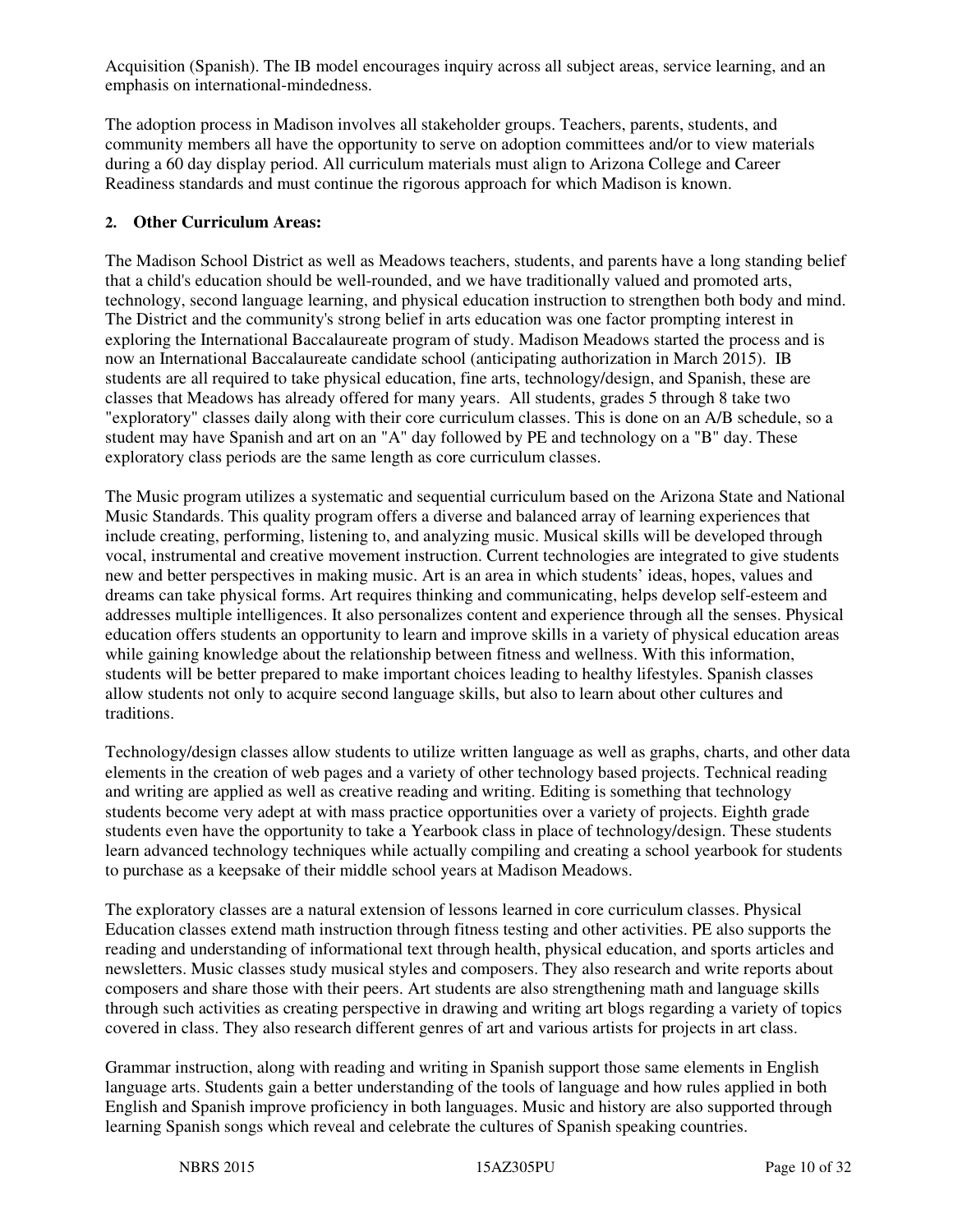Meadows is proud of the many options we are able to provide in teaching to the whole child as we continue to value arts, technology, physical well-being, and second language instruction. Students reap the benefits of this approach to learning.

#### **3. Instructional Methods and Interventions:**

Madison Meadows is a Professional Learning Community, as such we ask four questions when planning instruction:

- 1. What do we want students to know and be able to do?
- 2. How will we know that they can do it?
- 3. How will we respond to those students who can already do it?
- 4. What will we do for those students who cannot do it?

Creating an effective lesson begins with a plan, and Meadows teachers plan daily using a district-created lesson plan template which address essential elements such as:

- 1. A lesson objective which is a measurable competency based on state standards
- 2. Sub-Objectives with aligned activities necessary to meet the objective
- 3. A teacher model (if necessary)
- 4. Differentiation
- 5. Assessment

Meadows also utilizes Response to Intervention (RTI) with a tiered approach to student learning.

Tier 1 - All Meadows students receive first, best instruction based on state standards.

Tier 2 - All Meadows students attend a 40 minute Guided Study period daily which addresses student need for remediation and/or enrichment based on teacher assessment and/or common formative assessment. Guided Study is a fluid placement of 4-6 weeks with pre and post assessment to ensure student readiness to move on to another placement. Additionally, all Meadows teachers offer extra help outside of class either before or after school or during lunch recess.

Tier 3 - Those students whose needs are not being met in the regular classroom or Guided Study receive Tier 3 intervention which may include: tutoring, administrator/social worker support, referral to Student Study Team, etc...

Meadows utilizes MAP testing three times per year to set goals and track growth. This computer based test allows students set their own goals for achievement throughout the year in cooperation with teachers through test talks and individual conferences. MAP is also a valuable tool used to share information with parents regarding specific areas where students have deficits and meet/exceed standards. This allows teachers to provide remediation/enrichment in both the classroom and in Guided Study.

The Madison District provides ongoing and extensive training for teachers to utilize technology with students both in the classroom and in computer labs on campus. Additionally, teachers have Smart Boards, document cameras, and projectors in individual classrooms as well as access to two classroom sets of computers on wheels (COW's) which are available to use when laptops are more beneficial to a project or assignment.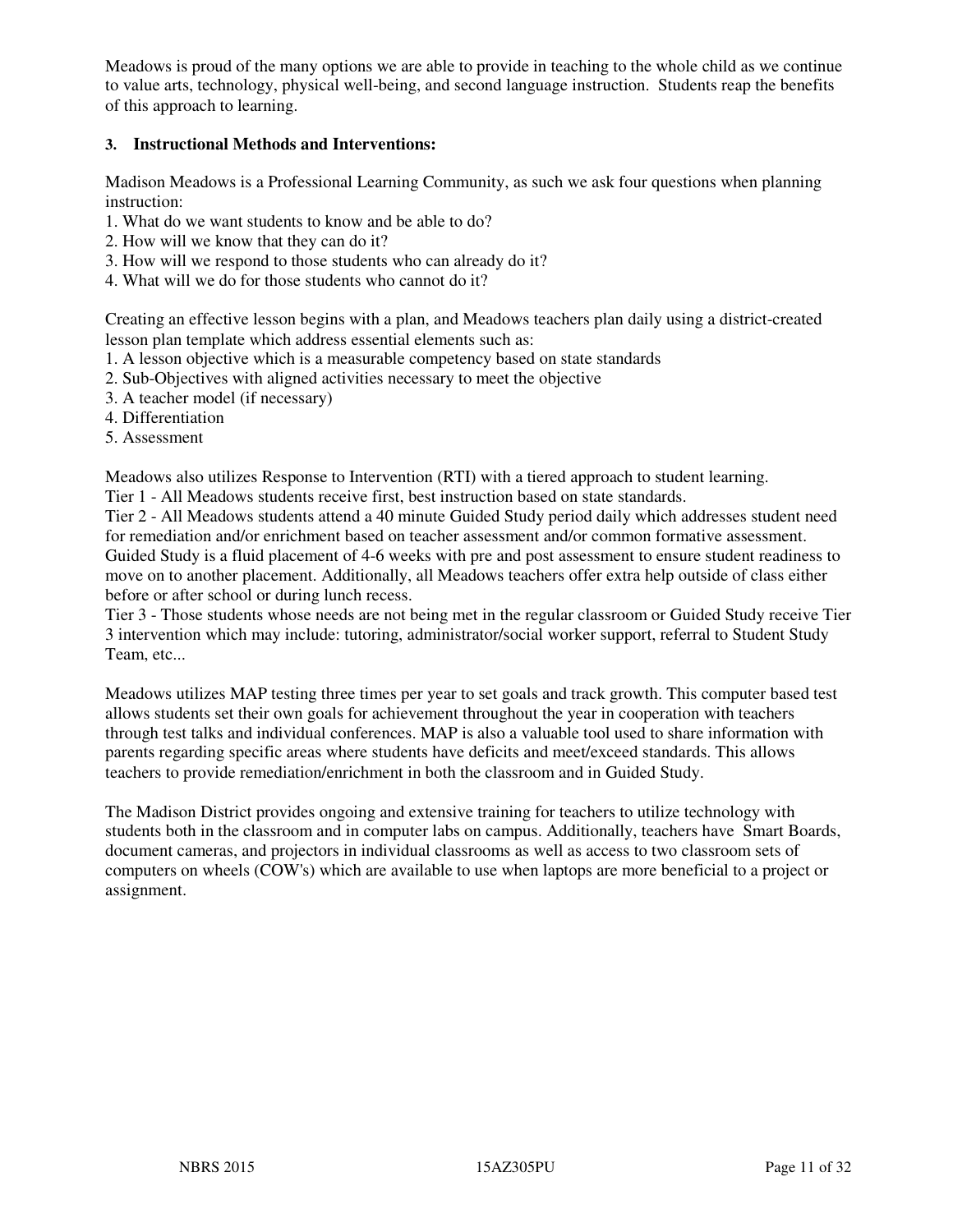#### **1. Assessment Results Narrative Summary:**

Meadows assessment data is based on the longstanding end-of-year Arizona Instrument to Measure Standards (AIMS) test. The five years of data presented comes from this assessment. The first trend that emerges is that Meadows has consistently and completely out-performed the state of Arizona in grades five through eight and in both math and English language arts. This is also true for Meadows two main subgroups: white and Hispanic students. An example is the most recent year: Meadows/Arizona Meets/Exceeds

| IVICAUOWS/AITZOITA IVICCIS/LACCC<br>Math | ELA     |
|------------------------------------------|---------|
|                                          |         |
| 5th 82%/62%                              | 92%/78% |
|                                          |         |
| 6th 75%/60%                              | 92%/79% |
| 7th 78%/62%                              | 94%/83% |
| 8th 79%/57%                              | 81%/72% |

Another positive trend for Meadows is the number of students tested. Between 2010 and 2014, Meadows has consistently tested between 95-100% of all students. In the past two years, Meadows has tested 100% of all students.

When tracking student growth and success, Meadows has typically viewed "Meets/Exceeds" as separate from "Approaching" and "Falls far below." The only subgroup with an achievement gap is 8th grade Hispanic students in reading. 85% of Meadows 8th grade students met or exceeded the standard; only 74% of Hispanic students met or exceeded in 8th grade reading. It is worth noting that Arizona's average for that Hispanic subgroup was 64%.

AIMS is a summative, end-of-year assessment, and Meadows 8th grade students go on to several local high schools. However, our use of MAP testing three times per year, as well as our use of Guided Study time throughout the school day, allows us to track student achievement and growth while there is still an opportunity to intervene for both struggling students and those students needing extension of learning. Students are able to set their own goals in cooperation with teachers and parents and track their own growth. The students represented in this subgroup all experienced intervention throughout the year in the form of daily Guided Study placement in 4-6 week rotations based on data. Students also had the opportunity to work individually with teachers before/after school and/or during lunch recess.

In our ongoing effort to continuously improve instruction and student growth, Meadows also includes our 8th grade data at the end of the year as we build the School Continuous Improvement Plan for the following year. Teachers do not simply look at the numbers, they look at individuals to get a picture of the whole student, what deficits might have existed, and how we can do better moving forward.

#### **2. Assessment for Instruction and Learning and Sharing Assessment Results:**

The state of Arizona has recently adopted a new summative assessment for students to take at the end of each school year. AzMERIT will replace AIMS this year in evaluating student proficiency in math, reading, and writing. AIMS will still be used to evaluate 8th grade proficiency in science. These tests are taken in the spring, and we have historically used them in the fall to set goals for our School Continuous Improvement Plan (SCIP). We also use spring MAP test scores which measures student growth. MAP is administered three times per year: fall, winter, and spring. This computer-based adaptive assessment is an excellent measure of student growth, provides national norm-referenced scores, and allows students to set goals. The MAP test also allows teachers, students, and parents to understand specific areas of strength and weakness for students, and promotes targeted intervention on the part of teachers.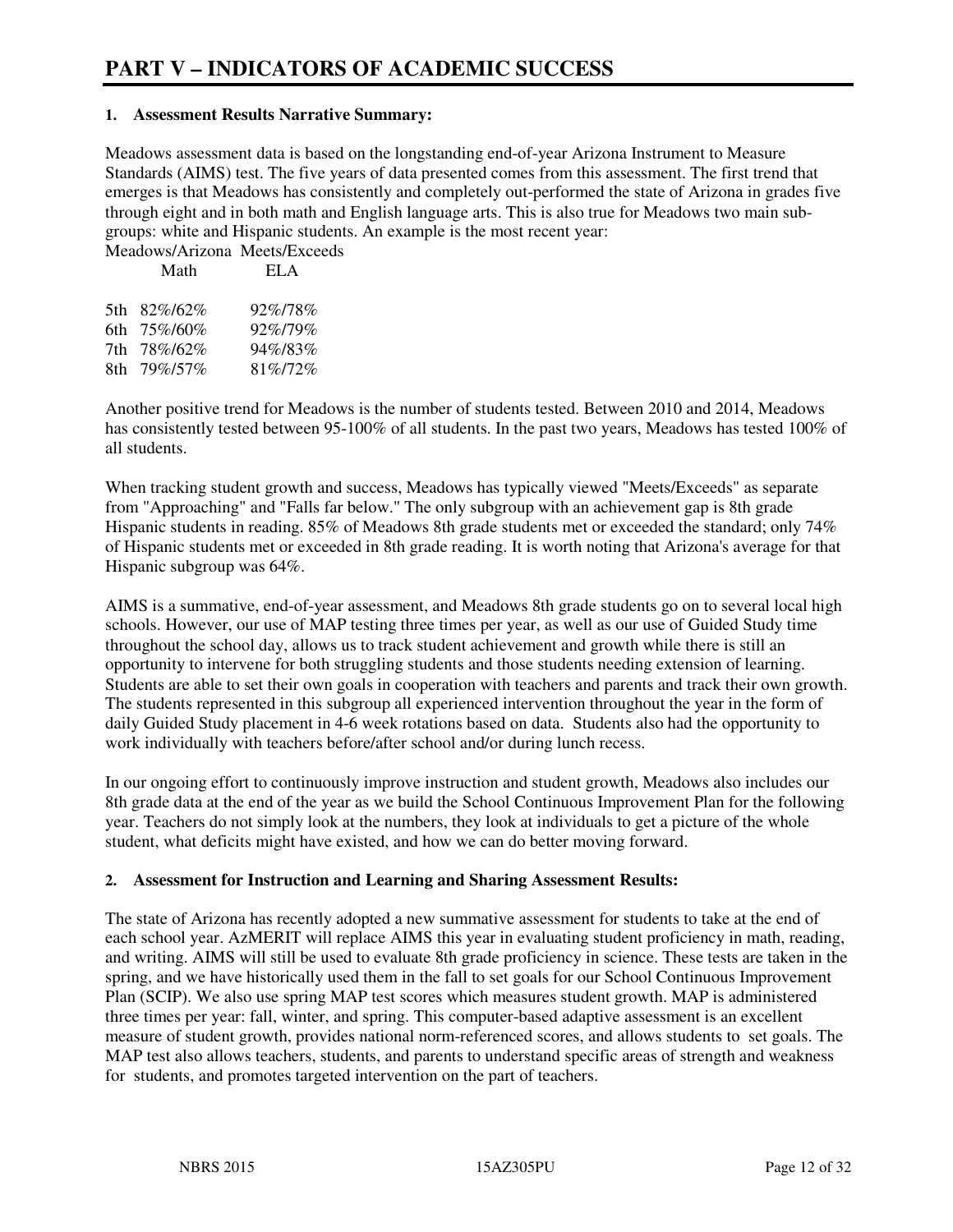Common Formative Assessments are also utilized to track student growth, achievement, and readiness to move on academically. The Madison District has a bank of test items created by teachers and district personnel that all instructional staff have access to. CFI's are also useful in creating and placing students into Guided Study rotations.

Student growth and proficiency are monitored carefully by grade level and content area teams throughout the year on an informal basis. On a more formal basis, Meadows administrators and staff meet to track student growth and proficiency at least three times per year. We also determine if any changes to the SCIP are merited based on student data. This information is then presented to the superintendent and his cabinet during a site visit so that everyone is aware of the progress being made at Madison Meadows.

Meadows Site Based Management team which is made up of parents, community members, both classified and certified staff, and school administrators also have the opportunity to view the data regarding student achievement when it is shared yearly by administration. Data is also shared with Parents & Teachers at Meadows (PTM) at an evening PTM meeting which is open to the public. Finally, the Meadows principal reports on the progress of Madison Meadows students to the Madison Governing Board at a spring Board meeting.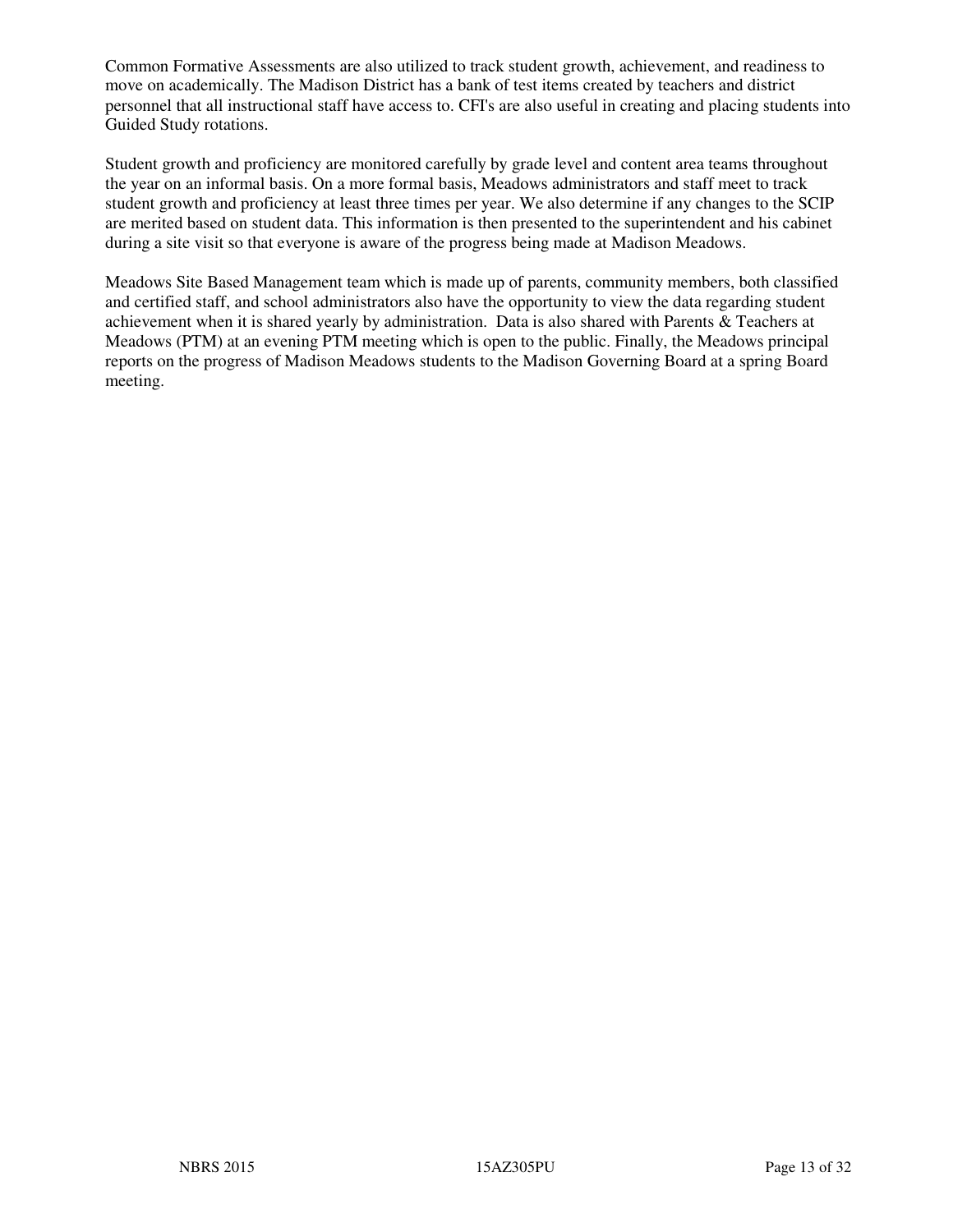#### **1. School Climate/Culture**

True student engagement and motivation at Meadows really begins in the classroom. No matter a student's grade level, or whether he or she is in his first year at Meadows or his or her last, the positive relationships facilitated by teachers with students and their families is an important element in the success of our students and our school. Most Meadows teachers have been teaching at Meadows for several years and their longevity is a point of pride for the school and district. Teachers are visible around campus as they serve in duty roles, eat lunch in the cafeteria, attend sporting events, and volunteer in so many ways which support student growth both in and out of class.

Teachers are trained in engagement strategies which they utilize extensively in the classroom. These include asking questions of all learners, structuring student interactions for equal participation and accountability, and facilitating an environment wherein students can support one another and increase their own learning in the process. Meadows administrators provide much of this training during Professional Learning Community meetings (PLC's) and Teacher Collaboration Time (TCT's). Administrative teams also collect data throughout the year to identify proper usage and ensure the strategies are utilized. Along with classroom observations, this allows administration to be more effective in coaching teachers to enhance and improve their craft.

Meadows also utilizes Positive Behavior & Intervention Supports (PBIS) to promote, praise, and reward positive student decisions and behaviors. The assistant principal is instrumental in working with teachers and grade level teams to provide incentives and rewards such as: Ram stickers, student of the month assemblies, and Reward Days.

Teachers and staff are also recognized in a myriad of ways. At the school level, staff can nominate one another for a "Tip of the Hat." Nominee's names go into a drawing for prizes such as movie tickets provided by Meadows PTM. There is also a "Team Player" award that is given monthly. Administration gives the first of the year and each recipient awards the next person after that. Meadows PTM supports teacher efforts in many ways. They provide luncheons and snacks throughout the year and dinners during Parent/Teacher conferences. They provide staff shirts, monetary gifts for classroom expenditures, and so much more!

However, the primary way to ensure teachers feel valued and appreciated is to visit classrooms and provide relevant feedback and coaching in a collaborative vein. This is something that occurs at Meadows daily.

#### **2. Engaging Families and Community**

Madison Meadows receives the majority of incoming fifth grade students from Madison Richard Simis Elementary School, and those students and their families look forward to continuing the Madison tradition of excellence in middle school. Simis students and their families typically live in the surrounding neighborhoods and have long standing relationships with other families and businesses in the area. However, with more than 50% open enrollment currently, Meadows is assimilating new students and families into the Madison culture and traditions.

Meadows provides many opportunities for incoming students and families to learn about our school and what it offers. The principal and several fifth grade teachers are guest speakers at a yearly Simis event called "Experience Meadows at Simis." Information about curriculum, sports and other extra-curricular offerings, student guidelines, school expectations, and school traditions are shared. In the spring, Meadows hosts "Ram Round-up." Fifth grade students from Simis, other Madison elementary schools, and surrounding schools can hear from current fifth grade students and teachers about what it means to attend Meadows. Tours are given after students meet the principal, assistant principal, and - most importantly - the school mascot! That evening, parents attend a meeting with school administrators and PTM members; it is always an informative and fun event.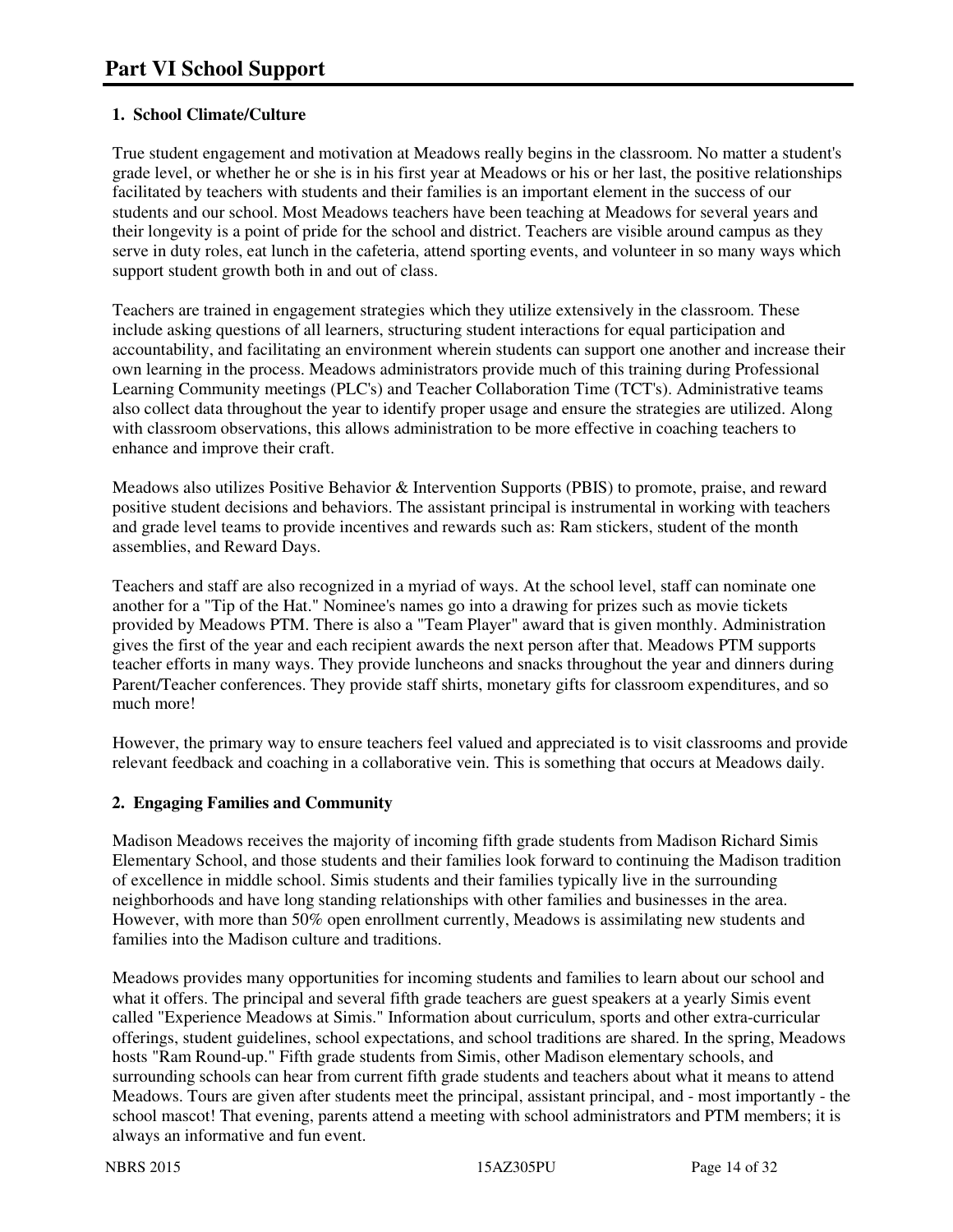Once school begins there are many opportunities to get involved in a variety of ways. To kick off the new school year PTM hosts a fifth grade family welcome which includes endless pizza and the opportunity for attendees to bring a side dish or dessert as they meet the teachers, administrators, and other Meadows families. Meadows Back to School Night occurs thereafter to give parents in grades 5-8 the opportunity to meet teachers, get an overview of curriculum and behavior expectations, and ask questions. Formal parent/teacher conferences are offered twice a year, but Meadows teachers and administrators will meet with any parent who requests throughout the year. Those parents who wish to volunteer have many opportunities: Copy Cats, Art Masterpiece, and chaperones for field trips and Camp are just a few.

Meadows enjoys several partnerships with local businesses which support our students and teachers: Grand Canyon University offers reduced tuition to staff, Arizona State University's iTeach program allows aspiring teachers to intern and student teach in Madison, Blue Orthodontics sponsors many school events, and Regional Activities at Madison Meadows and Simis (RAMMS) provides extra-curricular sports activities for all students and is made up of many local business men and women. However, the greatest partnership is that which we share with families in the education of their children.

#### **3. Professional Development**

Madison Meadows provides professional development opportunities for all staff. Teachers new to the District receive essential training prior to the first day of school, but also throughout the year through attendance at monthly professional development meetings especially designed for new staff. Mentoring is also provided for these new teachers, particularly in alignment with the Madison Evaluation Instrument.

Mentoring is also provided for more veteran staff members through the coaching model that Meadows utilizes to provide teachers with feedback regarding their instruction. Teacher observations and conferences occur throughout the school year to ensure continuous improvement in teacher delivery of instruction. The coaching model allows for professional development to take place naturally between teacher and administrator on a regular basis. Meadows administrators endeavor to spend two full days per week in classrooms which affords them the opportunity to know what is happening with instruction and where teachers may need support or additional professional development to facilitate more effective instruction and achievement of school goals.

Madison Meadows is fortunate to have built in professional development time throughout the school year in the form of early release Wednesdays for Teacher Collaboration Time (TCT). There are approximately 23 TCT days per school year wherein student dismissal occurs 90 minutes early, giving teachers the opportunity for professional development. This time can be targeted for grade level teams, common subject areas, and/or whole school staff development.

Typically, the calendar for TCT is set during June Data Days. This allows Meadows to create the Continuous School Improvement Plan (SCIP) in coordination with the staff development which will provide support for the realization of the goals for the SCIP. A team of teachers and administrators from the school meet to review student achievement and behavior data. They review MAP data, as well as end of year summative assessments to create goals for the following year for student achievement in reading, writing, and math. At the same time, the TCT calendar is created to provide any training or support teachers may need to achieve goals specified in the SCIP.

TCT days are can be utilized with textbook adoptions, new initiatives, curricular programs and changes, and more. Recent TCT topics have included: International Baccalaureate training and preparation for March 2015 authorization, learning new student engagement strategies to incorporate into lessons, and differentiating instruction to better meet the diverse needs of all students within a single classroom.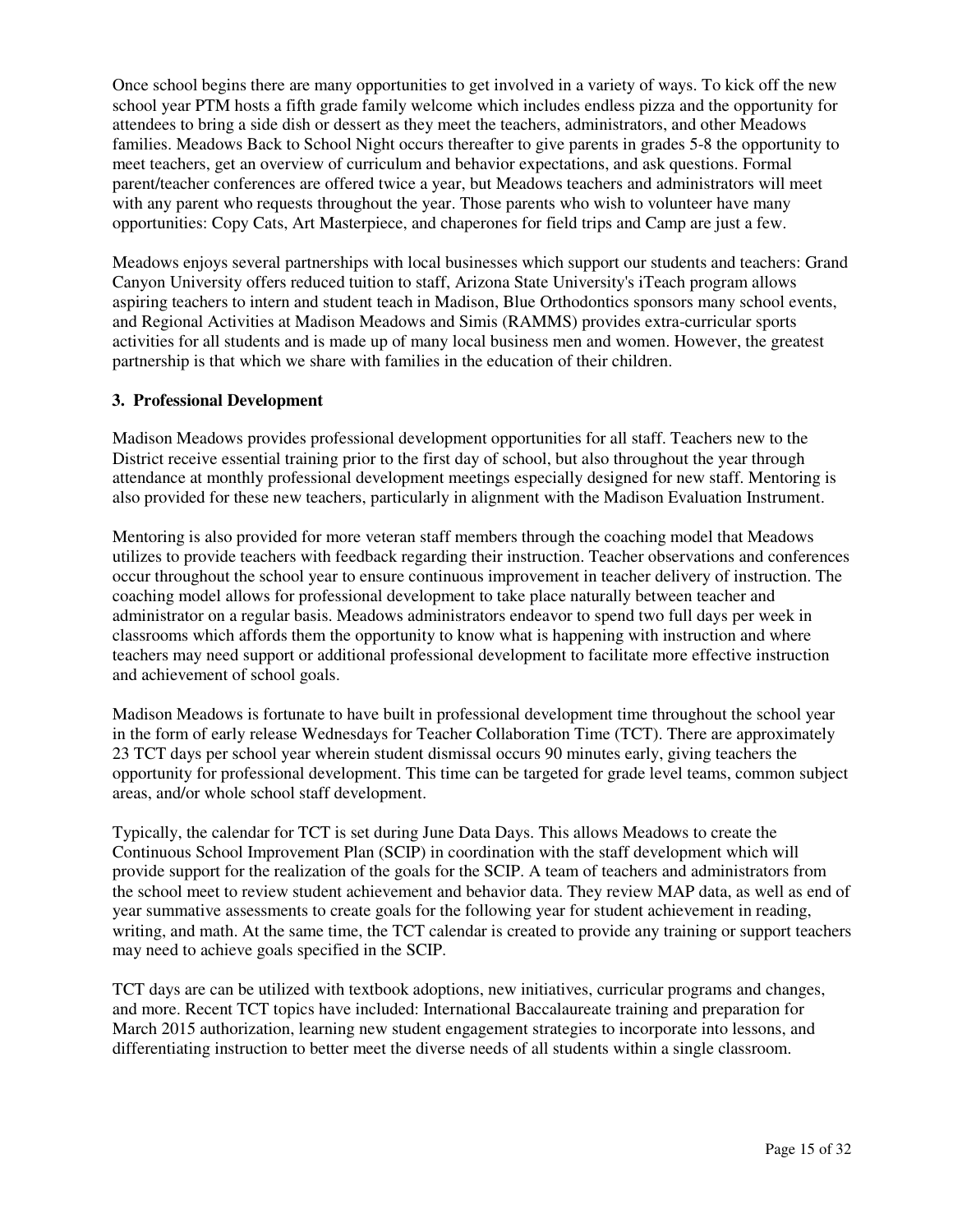#### **4. School Leadership**

Madison Meadows administration have created and facilitated an environment of shared leadership and collaborative planning. Every position held is a position which supports student growth and achievement from cafeteria and custodial staff to para-educators, therapists, and teachers. In addition to parents, community members, and the students themselves, all stakeholders are integral to student success and as such play a part in decision making.

Leadership begins with the principal and assistant principal who in turn coordinate with six Team Leaders. Four of these team leaders each represent one grade level team, 5-8. Another represents Special Education, and another represents Exploratory (electives) team. The International Baccalaureate Coordinator also participates in Team Leader meetings. This group acts to advise school administration in a variety of school related areas, to bring team concerns to administration, and to disseminate information from administration to teams. Topics for discussion include: student achievement/data review, scheduling, duties, calendar events, student issues, TCT and PLC planning. Other leadership roles for teachers outside of the classroom include: National Junior Honor Society sponsorship, Student Council sponsorship, and Athletic Directorship.

Meadows utilizes the leadership of classified staff, parents, and community members through its Site Based Management Team. This team meets monthly and is comprised of: administration, teachers, classified staff such as secretaries, para-educators, and/or library associates, parents, and community members. SBM reviews student achievement data and advises administration in areas such as: student dress code, student behavioral guidelines, expenditures for tax credit dollars, and more.

Parents and Teachers at Meadows is another organization which provides leadership and guidance. Comprised of parents and teachers (as the name suggests), this group raises funds for the school and students and volunteers at school to support teachers, programs, and activities. However, PTM also meets monthly with the principal to discuss student data regarding achievement and behavior, student activities  $\&$ assemblies, commencement planning, and any issues the school may be dealing with which requires their support. PTM members take the information from the school and filter it through the parent community, garnering support and understanding for school concerns.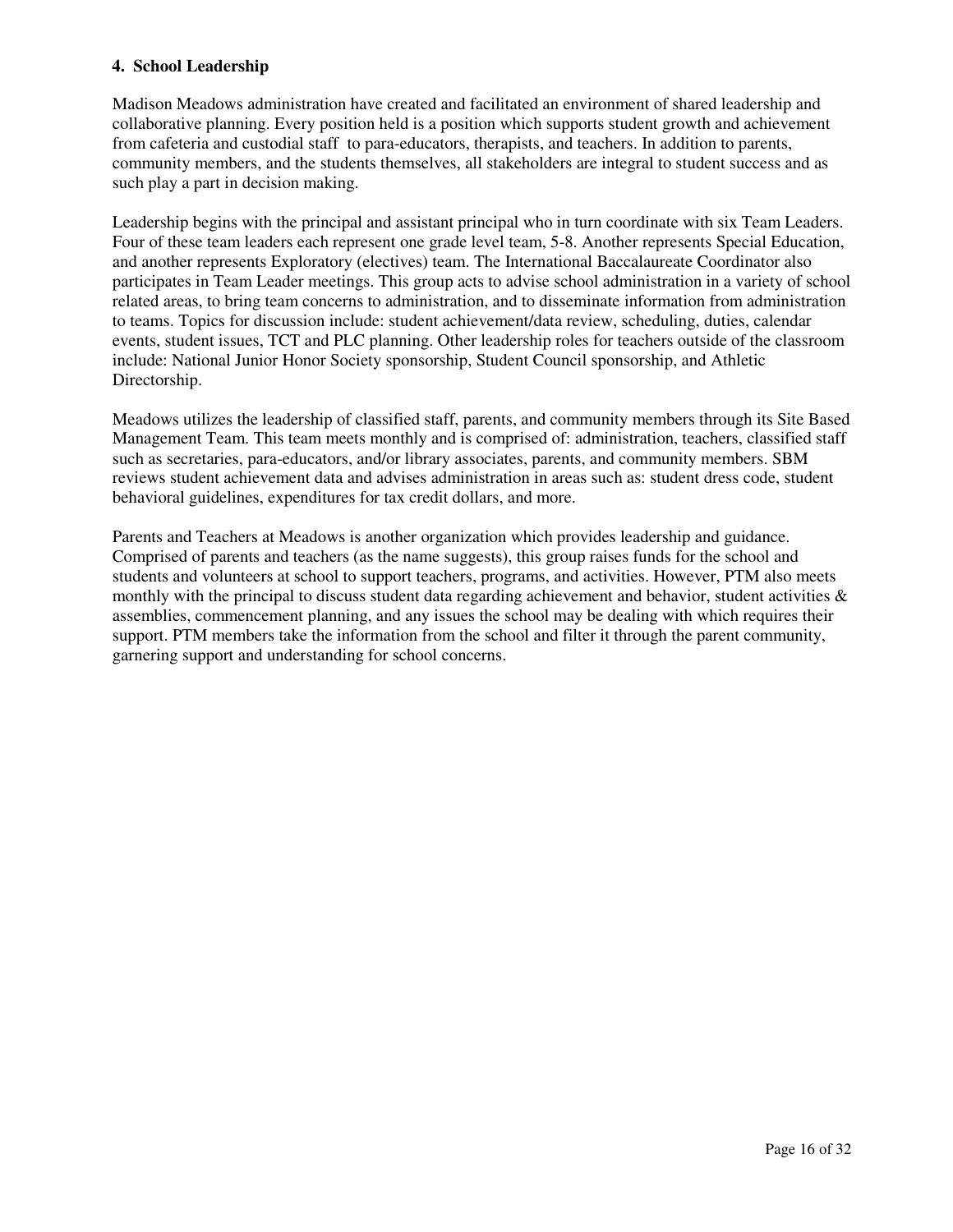### **PART VIII - ASSESSMENT RESULTS**

| <b>Subject: Math</b>                | <b>Test: AIMS</b>                    |
|-------------------------------------|--------------------------------------|
| <b>All Students Tested/Grade: 5</b> | <b>Edition/Publication Year: N/A</b> |
| <b>Publisher: Pearson</b>           |                                      |

| School Year                                    | 2013-2014    | 2012-2013    | 2011-2012      | 2010-2011 | 2009-2010    |
|------------------------------------------------|--------------|--------------|----------------|-----------|--------------|
| Testing month                                  | Apr          | Apr          | Apr            | Apr       | Apr          |
| <b>SCHOOL SCORES*</b>                          |              |              |                |           |              |
| Meets Standards and above                      | 50           | 39           | 37             | 48        | 47           |
| <b>Exceeds Standards</b>                       | 29           | 47           | 43             | 32        | 38           |
| Number of students tested                      | 207          | 234          | 215            | 207       | 199          |
| Percent of total students tested               | 100          | 100          | 98             | 100       | 95           |
| Number of students tested with                 |              |              |                |           |              |
| alternative assessment                         |              |              |                |           |              |
| % of students tested with                      | $\mathbf{1}$ | $\mathbf{1}$ | $\overline{2}$ | 3         | $\mathbf{1}$ |
| alternative assessment                         |              |              |                |           |              |
| <b>SUBGROUP SCORES</b>                         |              |              |                |           |              |
| 1. Free and Reduced-Price                      |              |              |                |           |              |
| Meals/Socio-Economic/                          |              |              |                |           |              |
| <b>Disadvantaged Students</b>                  |              |              |                |           |              |
| Meets Standards and above                      |              |              |                |           |              |
| <b>Exceeds Standards</b>                       |              |              |                |           |              |
| Number of students tested                      |              |              |                |           |              |
| 2. Students receiving Special                  |              |              |                |           |              |
| <b>Education</b>                               |              |              |                |           |              |
| Meets Standards and above                      |              |              |                |           |              |
| <b>Exceeds Standards</b>                       |              |              |                |           |              |
| Number of students tested                      |              |              |                |           |              |
| 3. English Language Learner<br><b>Students</b> |              |              |                |           |              |
| Meets Standards and above                      |              |              |                |           |              |
| <b>Exceeds Standards</b>                       |              |              |                |           |              |
| Number of students tested                      |              |              |                |           |              |
| 4. Hispanic or Latino                          |              |              |                |           |              |
| <b>Students</b>                                |              |              |                |           |              |
| Meets Standards and above                      | 58           | 51           | 41             | 44        | 50           |
| <b>Exceeds Standards</b>                       | 18           | 23           | 38             | 24        | 24           |
| Number of students tested                      | 50           | 39           | 37             | 45        | 34           |
| 5. African- American                           |              |              |                |           |              |
| <b>Students</b>                                |              |              |                |           |              |
| Meets Standards and above                      |              |              |                |           |              |
| <b>Exceeds Standards</b>                       |              |              |                |           |              |
| Number of students tested                      |              |              |                |           |              |
| <b>6. Asian Students</b>                       |              |              |                |           |              |
| Meets Standards and above                      |              |              |                |           |              |
| <b>Exceeds Standards</b>                       |              |              |                |           |              |
| Number of students tested                      |              |              |                |           |              |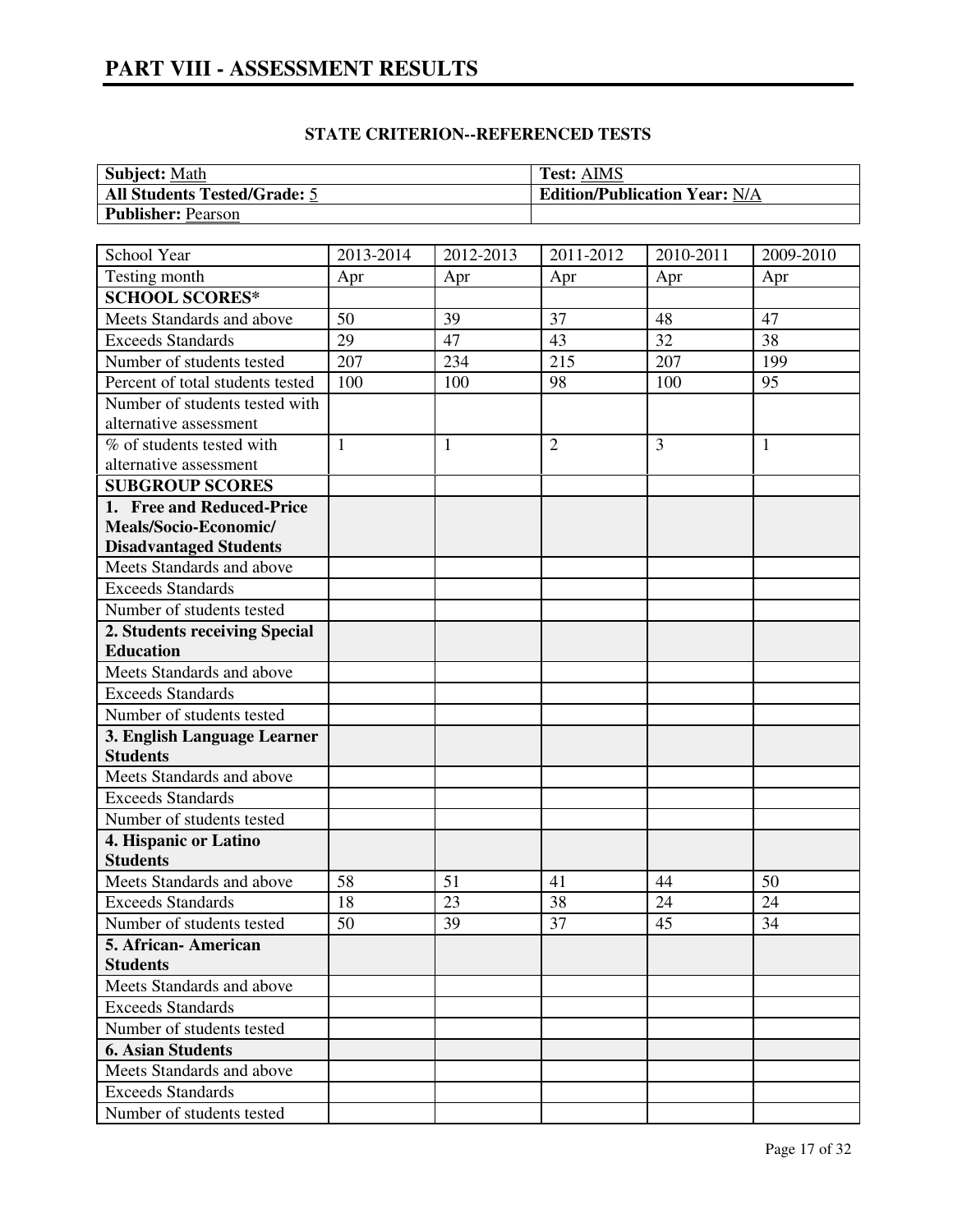| School Year                      | 2013-2014 | 2012-2013 | 2011-2012 | 2010-2011 | 2009-2010 |
|----------------------------------|-----------|-----------|-----------|-----------|-----------|
| 7. American Indian or            |           |           |           |           |           |
| <b>Alaska Native Students</b>    |           |           |           |           |           |
| Meets Standards and above        |           |           |           |           |           |
| <b>Exceeds Standards</b>         |           |           |           |           |           |
| Number of students tested        |           |           |           |           |           |
| 8. Native Hawaiian or other      |           |           |           |           |           |
| <b>Pacific Islander Students</b> |           |           |           |           |           |
| Meets Standards and above        |           |           |           |           |           |
| <b>Exceeds Standards</b>         |           |           |           |           |           |
| Number of students tested        |           |           |           |           |           |
| 9. White Students                |           |           |           |           |           |
| Meets Standards and above        | 50        | 35        | 38        | 46        | 44        |
| <b>Exceeds Standards</b>         | 34        | 54        | 44        | 37        | 46        |
| Number of students tested        | 128       | 168       | 156       | 137       | 142       |
| 10. Two or More Races            |           |           |           |           |           |
| identified Students              |           |           |           |           |           |
| Meets Standards and above        |           |           |           |           |           |
| <b>Exceeds Standards</b>         |           |           |           |           |           |
| Number of students tested        |           |           |           |           |           |
| 11. Other 1: Other 1             |           |           |           |           |           |
| Meets Standards and above        |           |           |           |           |           |
| <b>Exceeds Standards</b>         |           |           |           |           |           |
| Number of students tested        |           |           |           |           |           |
| 12. Other 2: Other 2             |           |           |           |           |           |
| Meets Standards and above        |           |           |           |           |           |
| <b>Exceeds Standards</b>         |           |           |           |           |           |
| Number of students tested        |           |           |           |           |           |
| 13. Other 3: Other 3             |           |           |           |           |           |
| Meets Standards and above        |           |           |           |           |           |
| <b>Exceeds Standards</b>         |           |           |           |           |           |
| Number of students tested        |           |           |           |           |           |

**NOTES:** We do not track student achievement based on students who receive free and reduced lunch.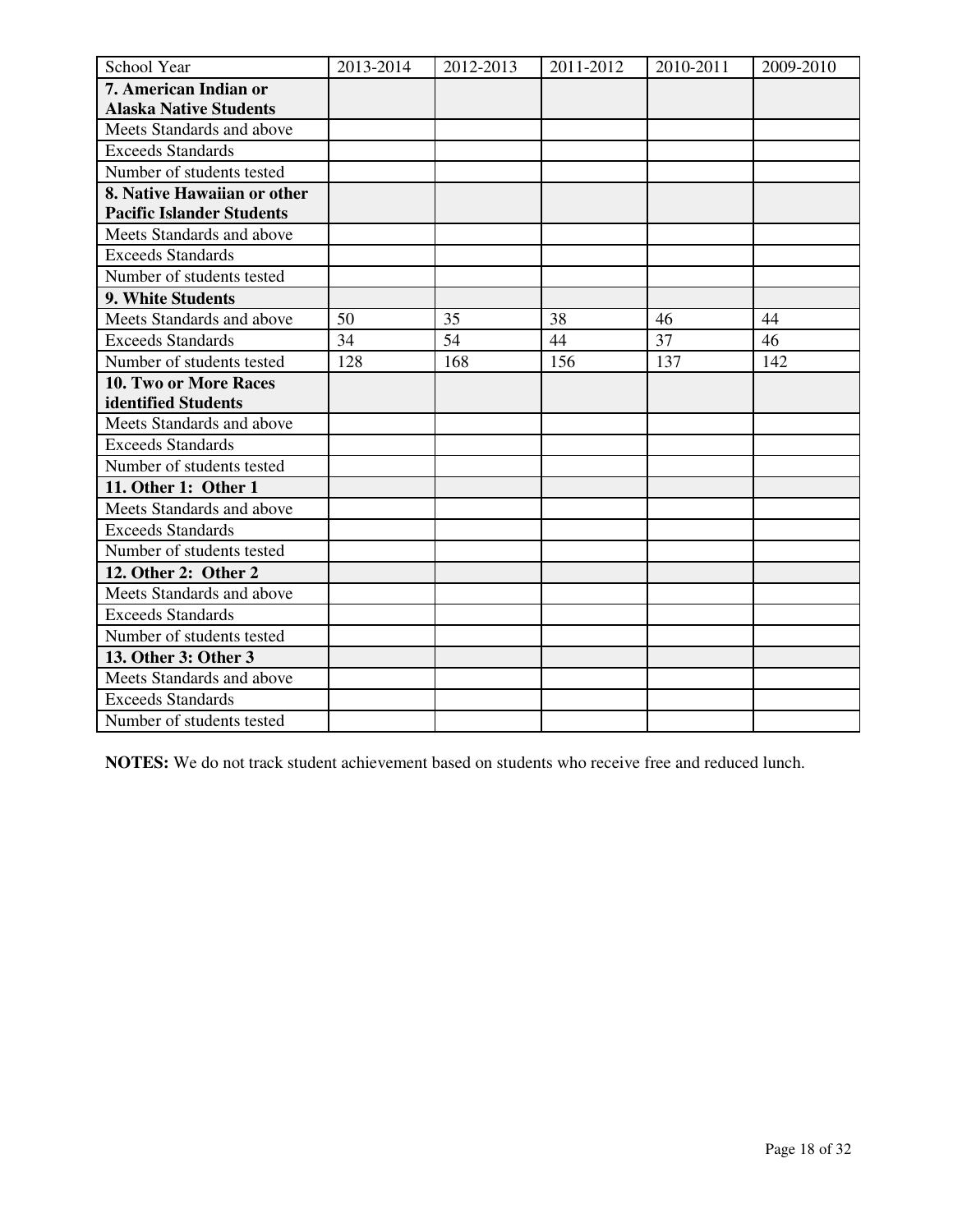| <b>Subject: Math</b>         | <b>Test: AIMS</b>                    |
|------------------------------|--------------------------------------|
| All Students Tested/Grade: 6 | <b>Edition/Publication Year: N/A</b> |
| <b>Publisher: Pearson</b>    |                                      |

| School Year                      | 2013-2014      | 2012-2013    | 2011-2012 | 2010-2011 | 2009-2010    |
|----------------------------------|----------------|--------------|-----------|-----------|--------------|
| Testing month                    | Apr            | Apr          | Apr       | Apr       | Apr          |
| <b>SCHOOL SCORES*</b>            |                |              |           |           |              |
| Meets Standards and above        | 31             | 34           | 34        | 37        | 42           |
| <b>Exceeds Standards</b>         | 54             | 49           | 42        | 41        | 30           |
| Number of students tested        | 213            | 210          | 203       | 203       | 206          |
| Percent of total students tested | 100            | 100          | 100       | 100       | 100          |
| Number of students tested with   |                |              |           |           |              |
| alternative assessment           |                |              |           |           |              |
| % of students tested with        | $\overline{0}$ | $\mathbf{1}$ | 3         | 3         | $\mathbf{0}$ |
| alternative assessment           |                |              |           |           |              |
| <b>SUBGROUP SCORES</b>           |                |              |           |           |              |
| 1. Free and Reduced-Price        |                |              |           |           |              |
| Meals/Socio-Economic/            |                |              |           |           |              |
| <b>Disadvantaged Students</b>    |                |              |           |           |              |
| Meets Standards and above        |                |              |           |           |              |
| <b>Exceeds Standards</b>         |                |              |           |           |              |
| Number of students tested        |                |              |           |           |              |
| 2. Students receiving Special    |                |              |           |           |              |
| <b>Education</b>                 |                |              |           |           |              |
| Meets Standards and above        |                |              |           |           |              |
| <b>Exceeds Standards</b>         |                |              |           |           |              |
| Number of students tested        |                |              |           |           |              |
| 3. English Language Learner      |                |              |           |           |              |
| <b>Students</b>                  |                |              |           |           |              |
| Meets Standards and above        |                |              |           |           |              |
| <b>Exceeds Standards</b>         |                |              |           |           |              |
| Number of students tested        |                |              |           |           |              |
| 4. Hispanic or Latino            |                |              |           |           |              |
| <b>Students</b>                  |                |              |           |           |              |
| Meets Standards and above        | 34             | 33           | 35        | 48        | 54           |
| <b>Exceeds Standards</b>         | 37             | 44           | 33        | 30        | 11           |
| Number of students tested        | 35             | 36           | 40        | 40        | 28           |
| 5. African-American              |                |              |           |           |              |
| <b>Students</b>                  |                |              |           |           |              |
| Meets Standards and above        |                |              |           |           |              |
| <b>Exceeds Standards</b>         |                |              |           |           |              |
| Number of students tested        |                |              |           |           |              |
| <b>6. Asian Students</b>         |                |              |           |           |              |
| Meets Standards and above        |                |              |           |           |              |
| <b>Exceeds Standards</b>         |                |              |           |           |              |
| Number of students tested        |                |              |           |           |              |
| 7. American Indian or            |                |              |           |           |              |
| <b>Alaska Native Students</b>    |                |              |           |           |              |
| Meets Standards and above        |                |              |           |           |              |
| <b>Exceeds Standards</b>         |                |              |           |           |              |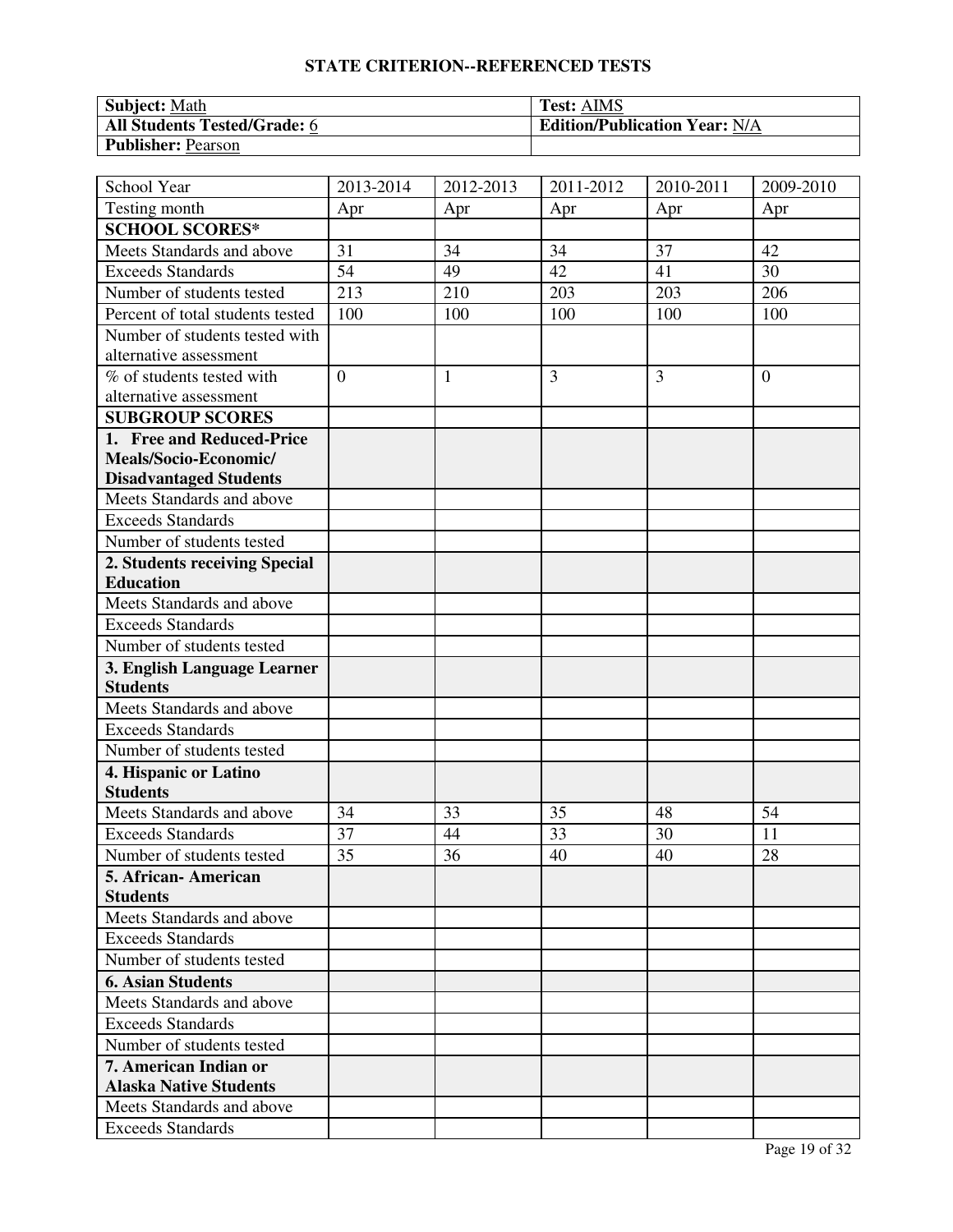| School Year                      | 2013-2014 | 2012-2013 | 2011-2012 | 2010-2011 | 2009-2010 |
|----------------------------------|-----------|-----------|-----------|-----------|-----------|
| Number of students tested        |           |           |           |           |           |
| 8. Native Hawaiian or other      |           |           |           |           |           |
| <b>Pacific Islander Students</b> |           |           |           |           |           |
| Meets Standards and above        |           |           |           |           |           |
| <b>Exceeds Standards</b>         |           |           |           |           |           |
| Number of students tested        |           |           |           |           |           |
| <b>9. White Students</b>         |           |           |           |           |           |
| Meets Standards and above        | 30        | 33        | 36        | 35        | 40        |
| <b>Exceeds Standards</b>         | 58        | 51        | 45        | 48        | 35        |
| Number of students tested        | 157       | 156       | 137       | 144       | 155       |
| 10. Two or More Races            |           |           |           |           |           |
| identified Students              |           |           |           |           |           |
| Meets Standards and above        |           |           |           |           |           |
| <b>Exceeds Standards</b>         |           |           |           |           |           |
| Number of students tested        |           |           |           |           |           |
| 11. Other 1: Other 1             |           |           |           |           |           |
| Meets Standards and above        |           |           |           |           |           |
| <b>Exceeds Standards</b>         |           |           |           |           |           |
| Number of students tested        |           |           |           |           |           |
| 12. Other 2: Other 2             |           |           |           |           |           |
| Meets Standards and above        |           |           |           |           |           |
| <b>Exceeds Standards</b>         |           |           |           |           |           |
| Number of students tested        |           |           |           |           |           |
| 13. Other 3: Other 3             |           |           |           |           |           |
| Meets Standards and above        |           |           |           |           |           |
| <b>Exceeds Standards</b>         |           |           |           |           |           |
| Number of students tested        |           |           |           |           |           |

**NOTES:** We do not track student achievement based on those students receiving free and reduced lunch.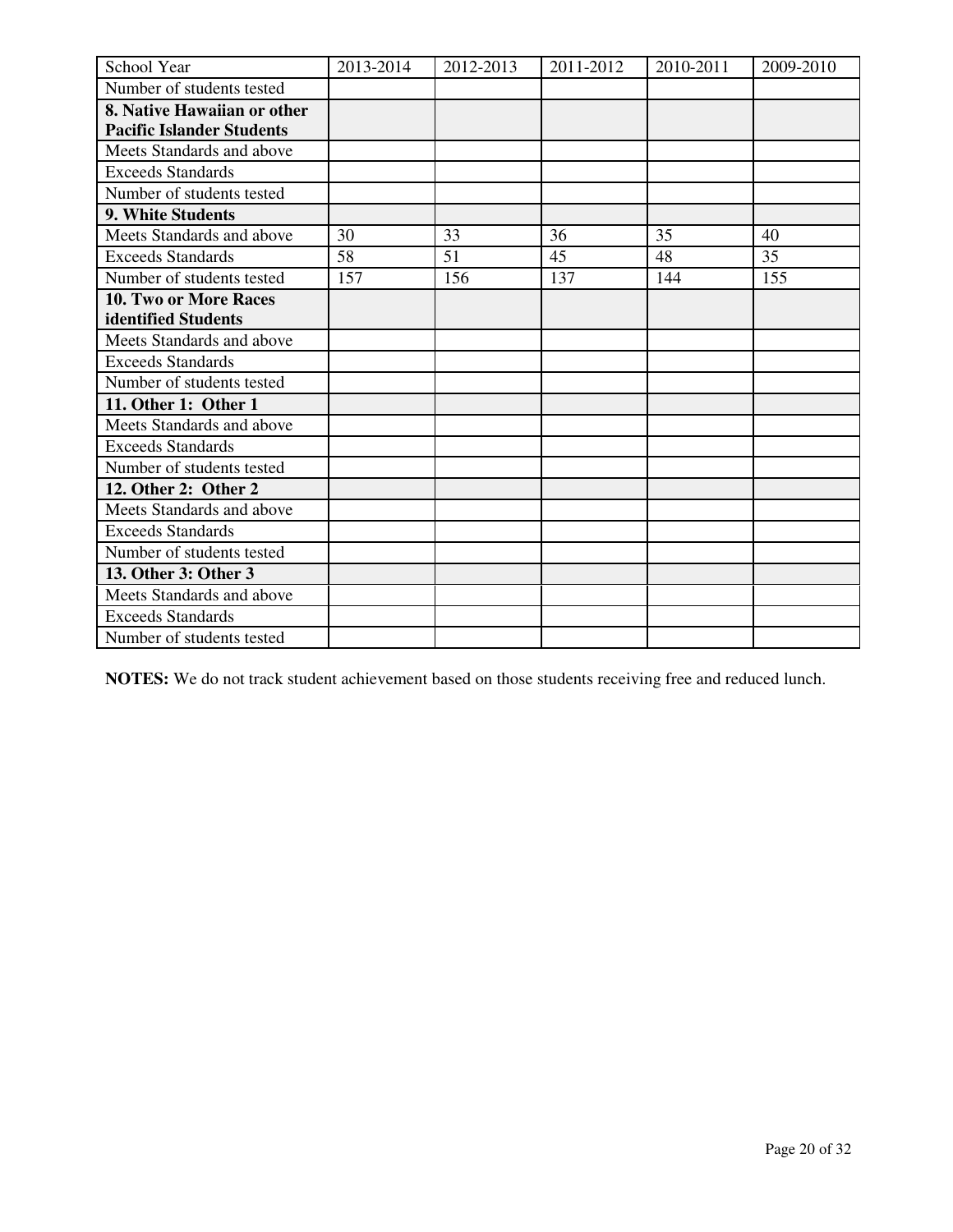| <b>Subject: Math</b>                | <b>Test: AIMS</b>                    |
|-------------------------------------|--------------------------------------|
| <b>All Students Tested/Grade: 7</b> | <b>Edition/Publication Year: N/A</b> |
| <b>Publisher: Pearson</b>           |                                      |

| School Year                      | 2013-2014    | 2012-2013 | 2011-2012      | 2010-2011    | 2009-2010    |
|----------------------------------|--------------|-----------|----------------|--------------|--------------|
| Testing month                    | Apr          | Apr       | Apr            | Apr          | Apr          |
| <b>SCHOOL SCORES*</b>            |              |           |                |              |              |
| Meets Standards and above        | 38           | 37        | 33             | 38           | 30           |
| <b>Exceeds Standards</b>         | 44           | 41        | 51             | 32           | 46           |
| Number of students tested        | 213          | 219       | 205            | 204          | 199          |
| Percent of total students tested | 100          | 100       | 99             | 99           | 96           |
| Number of students tested with   |              |           |                |              |              |
| alternative assessment           |              |           |                |              |              |
| % of students tested with        | $\mathbf{1}$ | 3         | $\overline{3}$ | $\mathbf{1}$ | $\mathbf{1}$ |
| alternative assessment           |              |           |                |              |              |
| <b>SUBGROUP SCORES</b>           |              |           |                |              |              |
| 1. Free and Reduced-Price        |              |           |                |              |              |
| Meals/Socio-Economic/            |              |           |                |              |              |
| <b>Disadvantaged Students</b>    |              |           |                |              |              |
| Meets Standards and above        |              |           |                |              |              |
| <b>Exceeds Standards</b>         |              |           |                |              |              |
| Number of students tested        |              |           |                |              |              |
| 2. Students receiving Special    |              |           |                |              |              |
| <b>Education</b>                 |              |           |                |              |              |
| Meets Standards and above        |              |           |                |              |              |
| <b>Exceeds Standards</b>         |              |           |                |              |              |
| Number of students tested        |              |           |                |              |              |
| 3. English Language Learner      |              |           |                |              |              |
| <b>Students</b>                  |              |           |                |              |              |
| Meets Standards and above        |              |           |                |              |              |
| <b>Exceeds Standards</b>         |              |           |                |              |              |
| Number of students tested        |              |           |                |              |              |
| 4. Hispanic or Latino            |              |           |                |              |              |
| <b>Students</b>                  |              |           |                |              |              |
| Meets Standards and above        | 41           | 43        | 43             | 46           | 20           |
| <b>Exceeds Standards</b>         | 33           | 34        | 33             | 14           | 30           |
| Number of students tested        | 39           | 44        | 42             | 35           | 44           |
| 5. African- American             |              |           |                |              |              |
| <b>Students</b>                  |              |           |                |              |              |
| Meets Standards and above        |              |           |                |              |              |
| <b>Exceeds Standards</b>         |              |           |                |              |              |
| Number of students tested        |              |           |                |              |              |
| <b>6. Asian Students</b>         |              |           |                |              |              |
| Meets Standards and above        |              |           |                |              |              |
| <b>Exceeds Standards</b>         |              |           |                |              |              |
| Number of students tested        |              |           |                |              |              |
| 7. American Indian or            |              |           |                |              |              |
| <b>Alaska Native Students</b>    |              |           |                |              |              |
| Meets Standards and above        |              |           |                |              |              |
| <b>Exceeds Standards</b>         |              |           |                |              |              |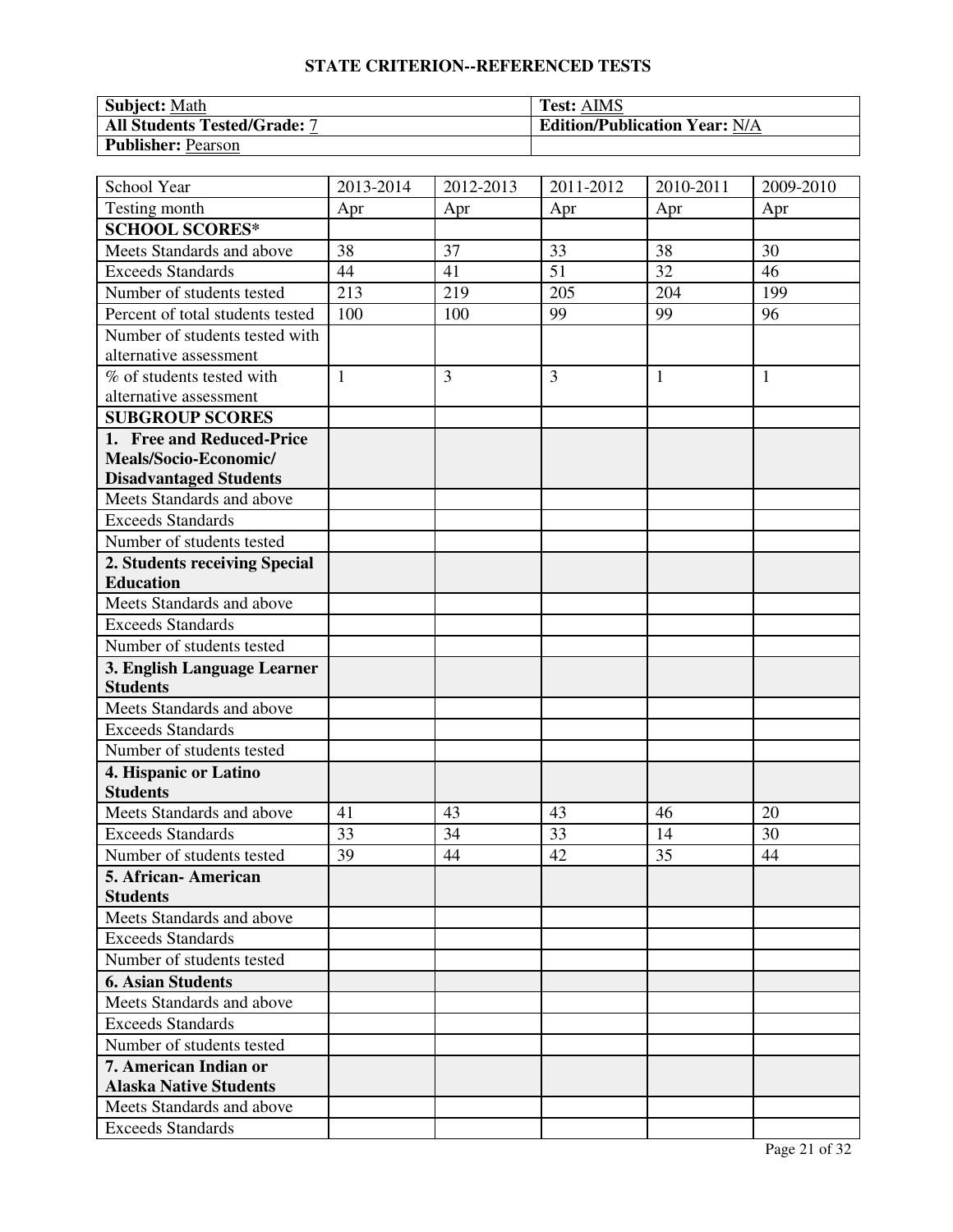| School Year                      | 2013-2014 | 2012-2013 | 2011-2012 | 2010-2011 | 2009-2010 |
|----------------------------------|-----------|-----------|-----------|-----------|-----------|
| Number of students tested        |           |           |           |           |           |
| 8. Native Hawaiian or other      |           |           |           |           |           |
| <b>Pacific Islander Students</b> |           |           |           |           |           |
| Meets Standards and above        |           |           |           |           |           |
| <b>Exceeds Standards</b>         |           |           |           |           |           |
| Number of students tested        |           |           |           |           |           |
| 9. White Students                |           |           |           |           |           |
| Meets Standards and above        | 37        | 37        | 29        | 34        | 34        |
| <b>Exceeds Standards</b>         | 48        | 44        | 60        | 38        | 50        |
| Number of students tested        | 155       | 147       | 145       | 148       | 137       |
| 10. Two or More Races            |           |           |           |           |           |
| identified Students              |           |           |           |           |           |
| Meets Standards and above        |           |           |           |           |           |
| <b>Exceeds Standards</b>         |           |           |           |           |           |
| Number of students tested        |           |           |           |           |           |
| 11. Other 1: Other 1             |           |           |           |           |           |
| Meets Standards and above        |           |           |           |           |           |
| <b>Exceeds Standards</b>         |           |           |           |           |           |
| Number of students tested        |           |           |           |           |           |
| 12. Other 2: Other 2             |           |           |           |           |           |
| Meets Standards and above        |           |           |           |           |           |
| <b>Exceeds Standards</b>         |           |           |           |           |           |
| Number of students tested        |           |           |           |           |           |
| 13. Other 3: Other 3             |           |           |           |           |           |
| Meets Standards and above        |           |           |           |           |           |
| <b>Exceeds Standards</b>         |           |           |           |           |           |
| Number of students tested        |           |           |           |           |           |

**NOTES:** We do not track student achievement based on students receiving free and reduced lunch.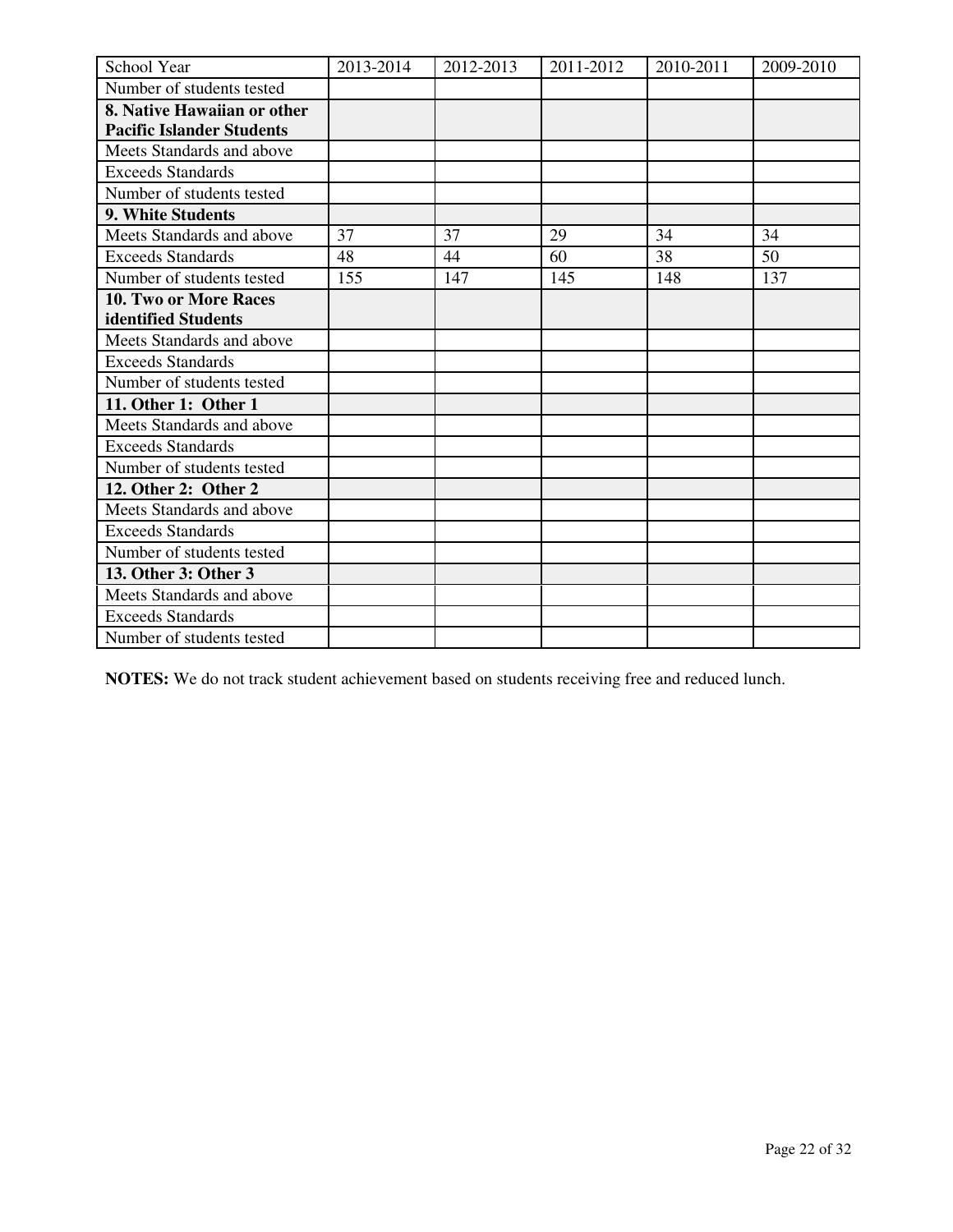| <b>Subject: Math</b>                | <b>Test: AIMS</b>                    |
|-------------------------------------|--------------------------------------|
| <b>All Students Tested/Grade: 8</b> | <b>Edition/Publication Year: N/A</b> |
| <b>Publisher: Pearson</b>           |                                      |

| School Year                      | 2013-2014      | 2012-2013      | 2011-2012    | 2010-2011      | 2009-2010      |
|----------------------------------|----------------|----------------|--------------|----------------|----------------|
| Testing month                    | Apr            | Apr            | Apr          | Apr            | Apr            |
| <b>SCHOOL SCORES*</b>            |                |                |              |                |                |
| Meets Standards and above        | 40             | 33             | 34           | 32             | 36             |
| <b>Exceeds Standards</b>         | 38             | 44             | 42           | 48             | 48             |
| Number of students tested        | 209            | 208            | 198          | 193            | 206            |
| Percent of total students tested | 100            | 100            | 96           | 99             | 100            |
| Number of students tested with   |                |                |              |                |                |
| alternative assessment           |                |                |              |                |                |
| % of students tested with        | $\overline{3}$ | $\overline{2}$ | $\mathbf{1}$ | $\overline{2}$ | $\overline{2}$ |
| alternative assessment           |                |                |              |                |                |
| <b>SUBGROUP SCORES</b>           |                |                |              |                |                |
| 1. Free and Reduced-Price        |                |                |              |                |                |
| Meals/Socio-Economic/            |                |                |              |                |                |
| <b>Disadvantaged Students</b>    |                |                |              |                |                |
| Meets Standards and above        |                |                |              |                |                |
| <b>Exceeds Standards</b>         |                |                |              |                |                |
| Number of students tested        |                |                |              |                |                |
| 2. Students receiving Special    |                |                |              |                |                |
| <b>Education</b>                 |                |                |              |                |                |
| Meets Standards and above        |                |                |              |                |                |
| <b>Exceeds Standards</b>         |                |                |              |                |                |
| Number of students tested        |                |                |              |                |                |
| 3. English Language Learner      |                |                |              |                |                |
| <b>Students</b>                  |                |                |              |                |                |
| Meets Standards and above        |                |                |              |                |                |
| <b>Exceeds Standards</b>         |                |                |              |                |                |
| Number of students tested        |                |                |              |                |                |
| 4. Hispanic or Latino            |                |                |              |                |                |
| <b>Students</b>                  |                |                |              |                |                |
| Meets Standards and above        | 37             | 37             | 48           | 34             | 31             |
| <b>Exceeds Standards</b>         | 33             | 28             | 19           | 34             | 31             |
| Number of students tested        | 43             | 43             | 31           | 41             | 36             |
| 5. African- American             |                |                |              |                |                |
| <b>Students</b>                  |                |                |              |                |                |
| Meets Standards and above        |                |                |              |                |                |
| <b>Exceeds Standards</b>         |                |                |              |                |                |
| Number of students tested        |                |                |              |                |                |
| <b>6. Asian Students</b>         |                |                |              |                |                |
| Meets Standards and above        |                |                |              |                |                |
| <b>Exceeds Standards</b>         |                |                |              |                |                |
| Number of students tested        |                |                |              |                |                |
| 7. American Indian or            |                |                |              |                |                |
| <b>Alaska Native Students</b>    |                |                |              |                |                |
| Meets Standards and above        |                |                |              |                |                |
| <b>Exceeds Standards</b>         |                |                |              |                |                |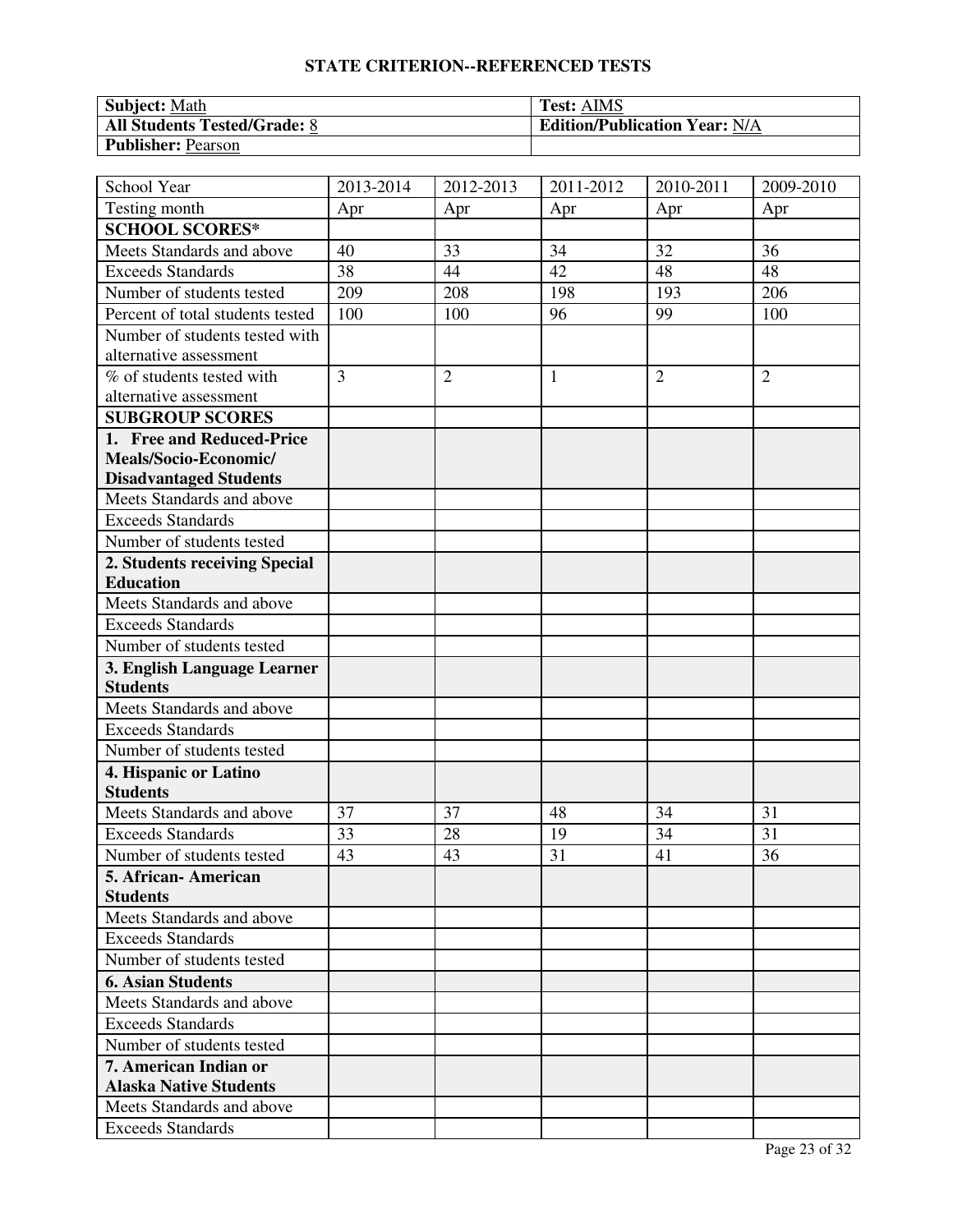| School Year                      | 2013-2014 | 2012-2013 | 2011-2012 | 2010-2011 | 2009-2010 |
|----------------------------------|-----------|-----------|-----------|-----------|-----------|
| Number of students tested        |           |           |           |           |           |
| 8. Native Hawaiian or other      |           |           |           |           |           |
| <b>Pacific Islander Students</b> |           |           |           |           |           |
| Meets Standards and above        |           |           |           |           |           |
| <b>Exceeds Standards</b>         |           |           |           |           |           |
| Number of students tested        |           |           |           |           |           |
| <b>9. White Students</b>         |           |           |           |           |           |
| Meets Standards and above        | 40        | 32        | 30        | 32        | 34        |
| <b>Exceeds Standards</b>         | 40        | 51        | 48        | 51        | 56        |
| Number of students tested        | 144       | 146       | 148       | 134       | 148       |
| 10. Two or More Races            |           |           |           |           |           |
| identified Students              |           |           |           |           |           |
| Meets Standards and above        |           |           |           |           |           |
| <b>Exceeds Standards</b>         |           |           |           |           |           |
| Number of students tested        |           |           |           |           |           |
| 11. Other 1: Other 1             |           |           |           |           |           |
| Meets Standards and above        |           |           |           |           |           |
| <b>Exceeds Standards</b>         |           |           |           |           |           |
| Number of students tested        |           |           |           |           |           |
| 12. Other 2: Other 2             |           |           |           |           |           |
| Meets Standards and above        |           |           |           |           |           |
| <b>Exceeds Standards</b>         |           |           |           |           |           |
| Number of students tested        |           |           |           |           |           |
| 13. Other 3: Other 3             |           |           |           |           |           |
| Meets Standards and above        |           |           |           |           |           |
| <b>Exceeds Standards</b>         |           |           |           |           |           |
| Number of students tested        |           |           |           |           |           |

**NOTES:** We do not track student achievement based on students who receive free and reduced lunch.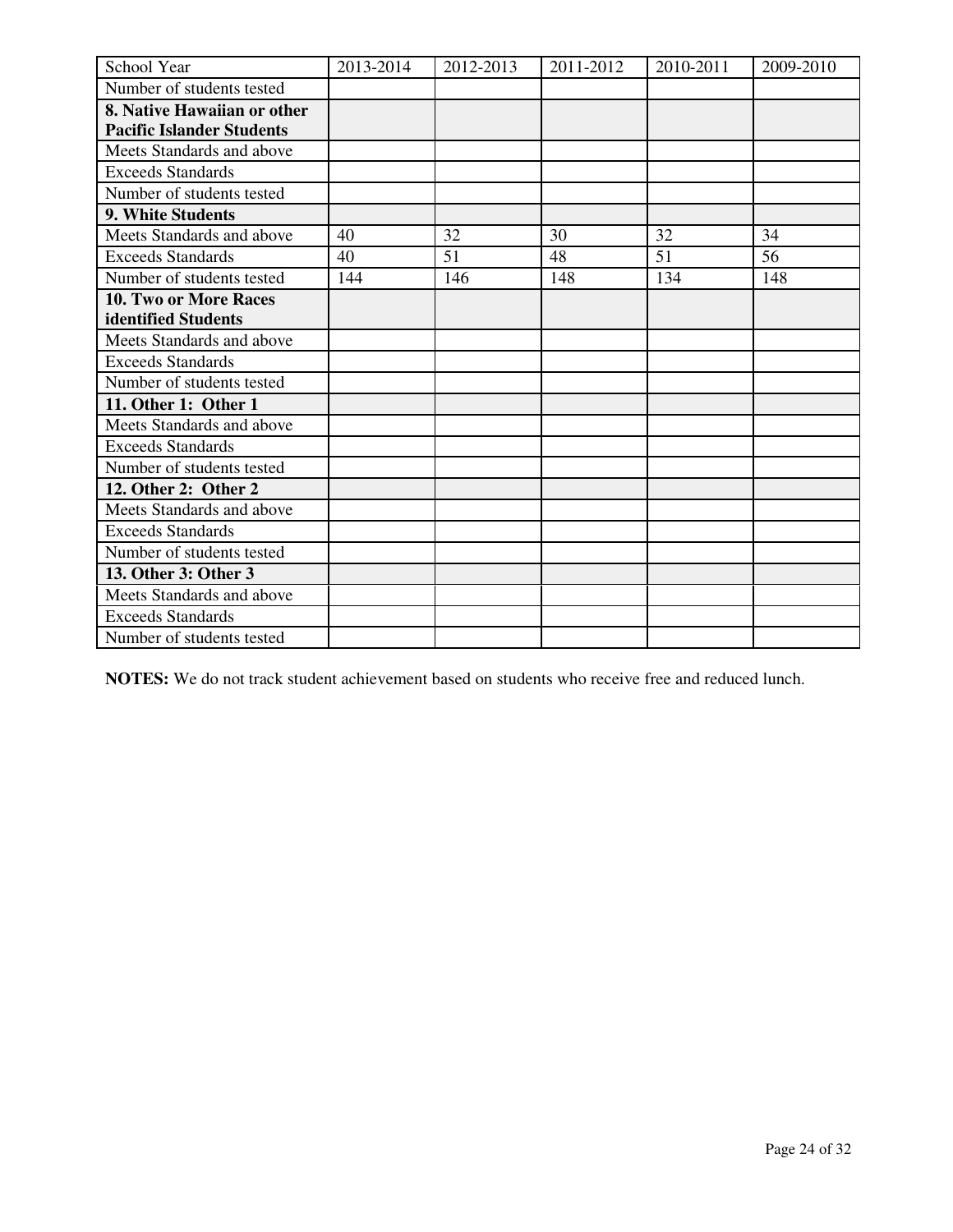| <b>Subject:</b> Reading/ELA         | <b>Test: AIMS</b>                    |
|-------------------------------------|--------------------------------------|
| <b>All Students Tested/Grade: 5</b> | <b>Edition/Publication Year: N/A</b> |
| <b>Publisher: Pearson</b>           |                                      |

| School Year                                           | 2013-2014    | 2012-2013    | 2011-2012      | 2010-2011 | 2009-2010    |
|-------------------------------------------------------|--------------|--------------|----------------|-----------|--------------|
| Testing month                                         | Apr          | Apr          | Apr            | Apr       | Apr          |
| <b>SCHOOL SCORES*</b>                                 |              |              |                |           |              |
| Meets Standards and above                             | 77           | 66           | 62             | 71        | 81           |
| <b>Exceeds Standards</b>                              | 17           | 26           | 28             | 18        | 14           |
| Number of students tested                             | 207          | 234          | 215            | 208       | 199          |
| Percent of total students tested                      | 100          | 99           | 95             | 100       | 100          |
| Number of students tested with                        |              |              |                |           |              |
| alternative assessment                                |              |              |                |           |              |
| % of students tested with                             | $\mathbf{1}$ | $\mathbf{1}$ | $\overline{2}$ | 3         | $\mathbf{1}$ |
| alternative assessment                                |              |              |                |           |              |
| <b>SUBGROUP SCORES</b>                                |              |              |                |           |              |
| 1. Free and Reduced-Price                             |              |              |                |           |              |
| Meals/Socio-Economic/                                 |              |              |                |           |              |
| <b>Disadvantaged Students</b>                         |              |              |                |           |              |
| Meets Standards and above                             |              |              |                |           |              |
| <b>Exceeds Standards</b>                              |              |              |                |           |              |
| Number of students tested                             |              |              |                |           |              |
| 2. Students receiving Special                         |              |              |                |           |              |
| <b>Education</b>                                      |              |              |                |           |              |
| Meets Standards and above                             |              |              |                |           |              |
| <b>Exceeds Standards</b>                              |              |              |                |           |              |
| Number of students tested                             |              |              |                |           |              |
| 3. English Language Learner                           |              |              |                |           |              |
| <b>Students</b>                                       |              |              |                |           |              |
| Meets Standards and above                             |              |              |                |           |              |
| <b>Exceeds Standards</b>                              |              |              |                |           |              |
| Number of students tested                             |              |              |                |           |              |
| 4. Hispanic or Latino                                 |              |              |                |           |              |
| <b>Students</b>                                       |              |              |                |           |              |
| Meets Standards and above                             | 86           | 74           | 59             | 67        | 91           |
| <b>Exceeds Standards</b>                              | 6            | 13           | 27             | 11        | 6            |
| Number of students tested                             | 50           | 39           | 37             | 45        | 34           |
| 5. African - American                                 |              |              |                |           |              |
| <b>Students</b>                                       |              |              |                |           |              |
| Meets Standards and above<br><b>Exceeds Standards</b> |              |              |                |           |              |
| Number of students tested                             |              |              |                |           |              |
| <b>6. Asian Students</b>                              |              |              |                |           |              |
|                                                       |              |              |                |           |              |
| Meets Standards and above                             |              |              |                |           |              |
| <b>Exceeds Standards</b><br>Number of students tested |              |              |                |           |              |
| 7. American Indian or                                 |              |              |                |           |              |
| <b>Alaska Native Students</b>                         |              |              |                |           |              |
| Meets Standards and above                             |              |              |                |           |              |
|                                                       |              |              |                |           |              |
| <b>Exceeds Standards</b>                              |              |              |                |           |              |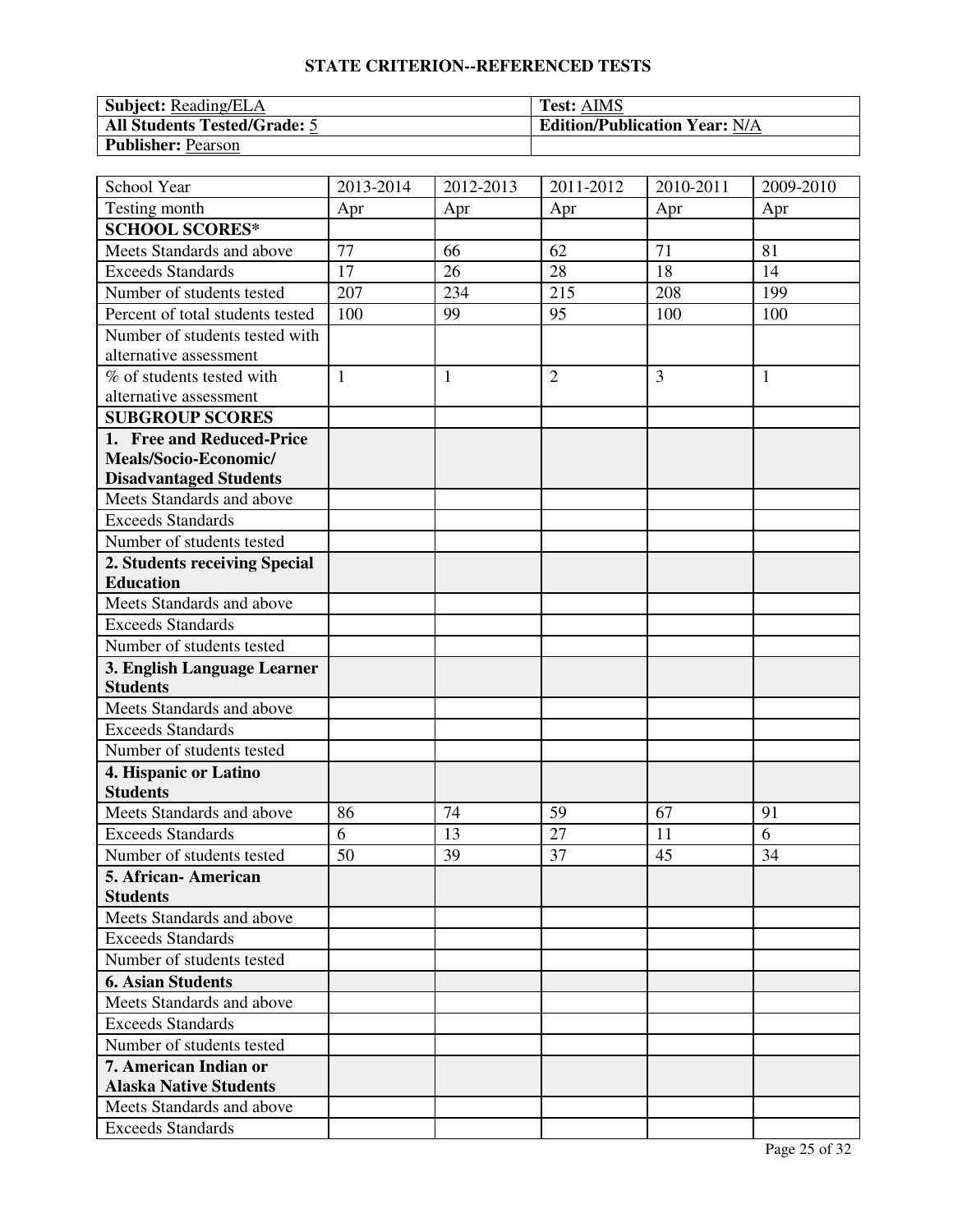| School Year                      | 2013-2014 | 2012-2013 | 2011-2012 | 2010-2011 | 2009-2010 |
|----------------------------------|-----------|-----------|-----------|-----------|-----------|
| Number of students tested        |           |           |           |           |           |
| 8. Native Hawaiian or other      |           |           |           |           |           |
| <b>Pacific Islander Students</b> |           |           |           |           |           |
| Meets Standards and above        |           |           |           |           |           |
| <b>Exceeds Standards</b>         |           |           |           |           |           |
| Number of students tested        |           |           |           |           |           |
| 9. White Students                |           |           |           |           |           |
| Meets Standards and above        | 73        | 63        | 65        | 71        | 79        |
| <b>Exceeds Standards</b>         | 24        | 30        | 27        | 22        | 17        |
| Number of students tested        | 128       | 168       | 156       | 138       | 142       |
| 10. Two or More Races            |           |           |           |           |           |
| identified Students              |           |           |           |           |           |
| Meets Standards and above        |           |           |           |           |           |
| <b>Exceeds Standards</b>         |           |           |           |           |           |
| Number of students tested        |           |           |           |           |           |
| 11. Other 1: Other 1             |           |           |           |           |           |
| Meets Standards and above        |           |           |           |           |           |
| <b>Exceeds Standards</b>         |           |           |           |           |           |
| Number of students tested        |           |           |           |           |           |
| 12. Other 2: Other 2             |           |           |           |           |           |
| Meets Standards and above        |           |           |           |           |           |
| <b>Exceeds Standards</b>         |           |           |           |           |           |
| Number of students tested        |           |           |           |           |           |
| 13. Other 3: Other 3             |           |           |           |           |           |
| Meets Standards and above        |           |           |           |           |           |
| <b>Exceeds Standards</b>         |           |           |           |           |           |
| Number of students tested        |           |           |           |           |           |

**NOTES:** We do not track student achievement by those students who receive free and reduced lunch.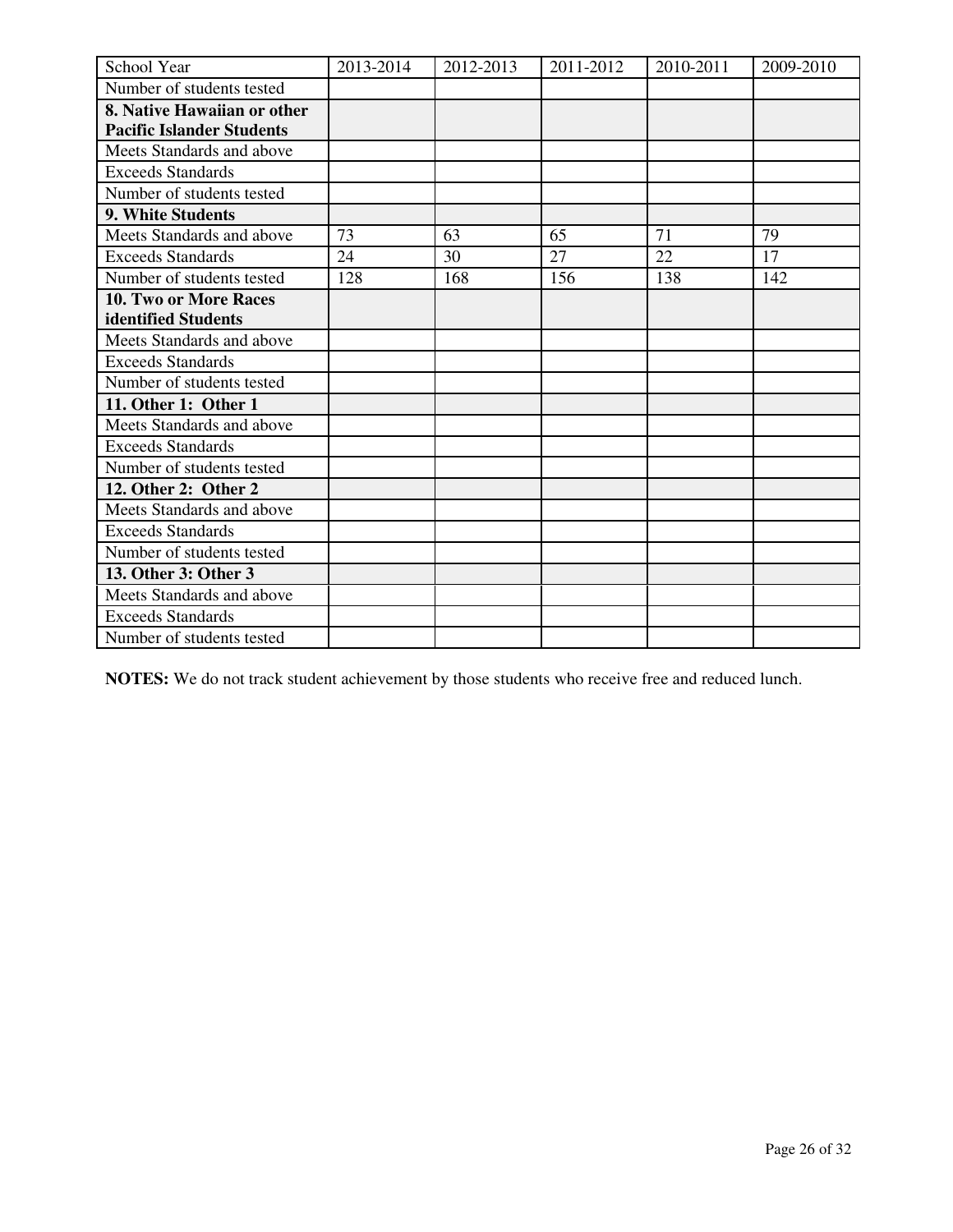| <b>Subject:</b> Reading/ELA         | <b>Test: AIMS</b>                    |
|-------------------------------------|--------------------------------------|
| <b>All Students Tested/Grade: 6</b> | <b>Edition/Publication Year: N/A</b> |
| <b>Publisher: Pearson</b>           |                                      |

| School Year                      | 2013-2014      | 2012-2013 | 2011-2012 | $\overline{20}10 - 2011$ | 2009-2010      |
|----------------------------------|----------------|-----------|-----------|--------------------------|----------------|
| Testing month                    | Apr            | Apr       | Apr       | Apr                      | Apr            |
| <b>SCHOOL SCORES*</b>            |                |           |           |                          |                |
| Meets Standards and above        | 76             | 72        | 76        | 80                       | 72             |
| <b>Exceeds Standards</b>         | 20             | 19        | 13        | 15                       | 18             |
| Number of students tested        | 213            | 210       | 203       | 203                      | 206            |
| Percent of total students tested | 100            | 100       | 100       | 100                      | 98             |
| Number of students tested with   |                |           |           |                          |                |
| alternative assessment           |                |           |           |                          |                |
| % of students tested with        | $\overline{0}$ | 1         | 3         | 3                        | $\overline{0}$ |
| alternative assessment           |                |           |           |                          |                |
| <b>SUBGROUP SCORES</b>           |                |           |           |                          |                |
| 1. Free and Reduced-Price        |                |           |           |                          |                |
| Meals/Socio-Economic/            |                |           |           |                          |                |
| <b>Disadvantaged Students</b>    |                |           |           |                          |                |
| Meets Standards and above        |                |           |           |                          |                |
| <b>Exceeds Standards</b>         |                |           |           |                          |                |
| Number of students tested        |                |           |           |                          |                |
| 2. Students receiving Special    |                |           |           |                          |                |
| <b>Education</b>                 |                |           |           |                          |                |
| Meets Standards and above        |                |           |           |                          |                |
| <b>Exceeds Standards</b>         |                |           |           |                          |                |
| Number of students tested        |                |           |           |                          |                |
| 3. English Language Learner      |                |           |           |                          |                |
| <b>Students</b>                  |                |           |           |                          |                |
| Meets Standards and above        |                |           |           |                          |                |
| <b>Exceeds Standards</b>         |                |           |           |                          |                |
| Number of students tested        |                |           |           |                          |                |
| 4. Hispanic or Latino            |                |           |           |                          |                |
| <b>Students</b>                  |                |           |           |                          |                |
| Meets Standards and above        | 77             | 75        | 65        | 88                       | 86             |
| <b>Exceeds Standards</b>         | 14             | 14        | 10        | 5                        | $\overline{7}$ |
| Number of students tested        | 35             | 36        | 40        | 40                       | 28             |
| 5. African- American             |                |           |           |                          |                |
| <b>Students</b>                  |                |           |           |                          |                |
| Meets Standards and above        |                |           |           |                          |                |
| <b>Exceeds Standards</b>         |                |           |           |                          |                |
| Number of students tested        |                |           |           |                          |                |
| <b>6. Asian Students</b>         |                |           |           |                          |                |
| Meets Standards and above        |                |           |           |                          |                |
| <b>Exceeds Standards</b>         |                |           |           |                          |                |
| Number of students tested        |                |           |           |                          |                |
| 7. American Indian or            |                |           |           |                          |                |
| <b>Alaska Native Students</b>    |                |           |           |                          |                |
| Meets Standards and above        |                |           |           |                          |                |
| <b>Exceeds Standards</b>         |                |           |           |                          |                |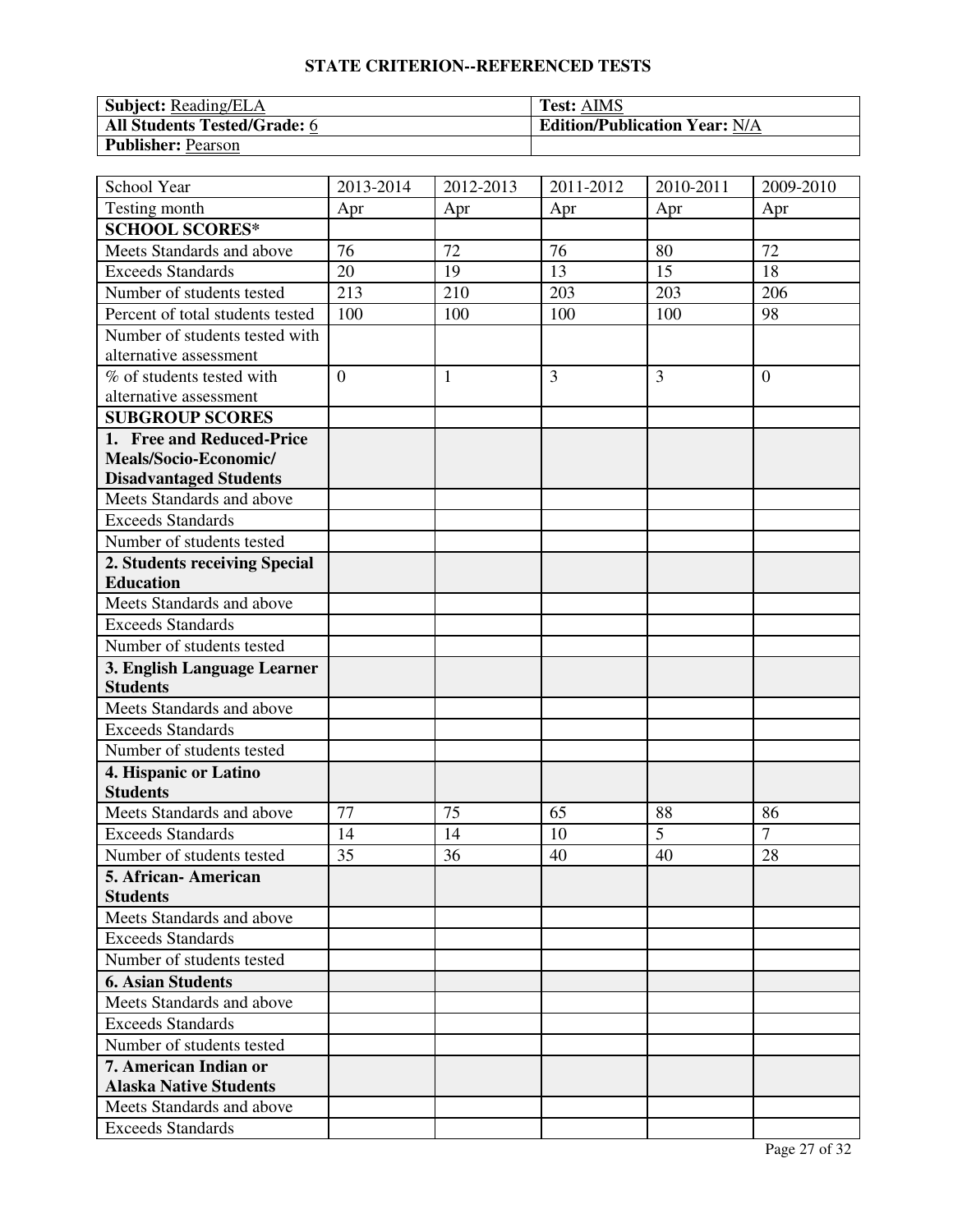| School Year                      | 2013-2014 | 2012-2013 | 2011-2012 | 2010-2011 | 2009-2010 |
|----------------------------------|-----------|-----------|-----------|-----------|-----------|
| Number of students tested        |           |           |           |           |           |
| 8. Native Hawaiian or other      |           |           |           |           |           |
| <b>Pacific Islander Students</b> |           |           |           |           |           |
| Meets Standards and above        |           |           |           |           |           |
| <b>Exceeds Standards</b>         |           |           |           |           |           |
| Number of students tested        |           |           |           |           |           |
| <b>9. White Students</b>         |           |           |           |           |           |
| Meets Standards and above        | 75        | 73        | 80        | 77        | 70        |
| <b>Exceeds Standards</b>         | 22        | 19        | 15        | 19        | 21        |
| Number of students tested        | 157       | 156       | 137       | 144       | 155       |
| 10. Two or More Races            |           |           |           |           |           |
| identified Students              |           |           |           |           |           |
| Meets Standards and above        |           |           |           |           |           |
| <b>Exceeds Standards</b>         |           |           |           |           |           |
| Number of students tested        |           |           |           |           |           |
| 11. Other 1: Other 1             |           |           |           |           |           |
| Meets Standards and above        |           |           |           |           |           |
| <b>Exceeds Standards</b>         |           |           |           |           |           |
| Number of students tested        |           |           |           |           |           |
| 12. Other 2: Other 2             |           |           |           |           |           |
| Meets Standards and above        |           |           |           |           |           |
| <b>Exceeds Standards</b>         |           |           |           |           |           |
| Number of students tested        |           |           |           |           |           |
| 13. Other 3: Other 3             |           |           |           |           |           |
| Meets Standards and above        |           |           |           |           |           |
| <b>Exceeds Standards</b>         |           |           |           |           |           |
| Number of students tested        |           |           |           |           |           |

**NOTES:** We do not track student achievement based on students receiving free and reduced lunch.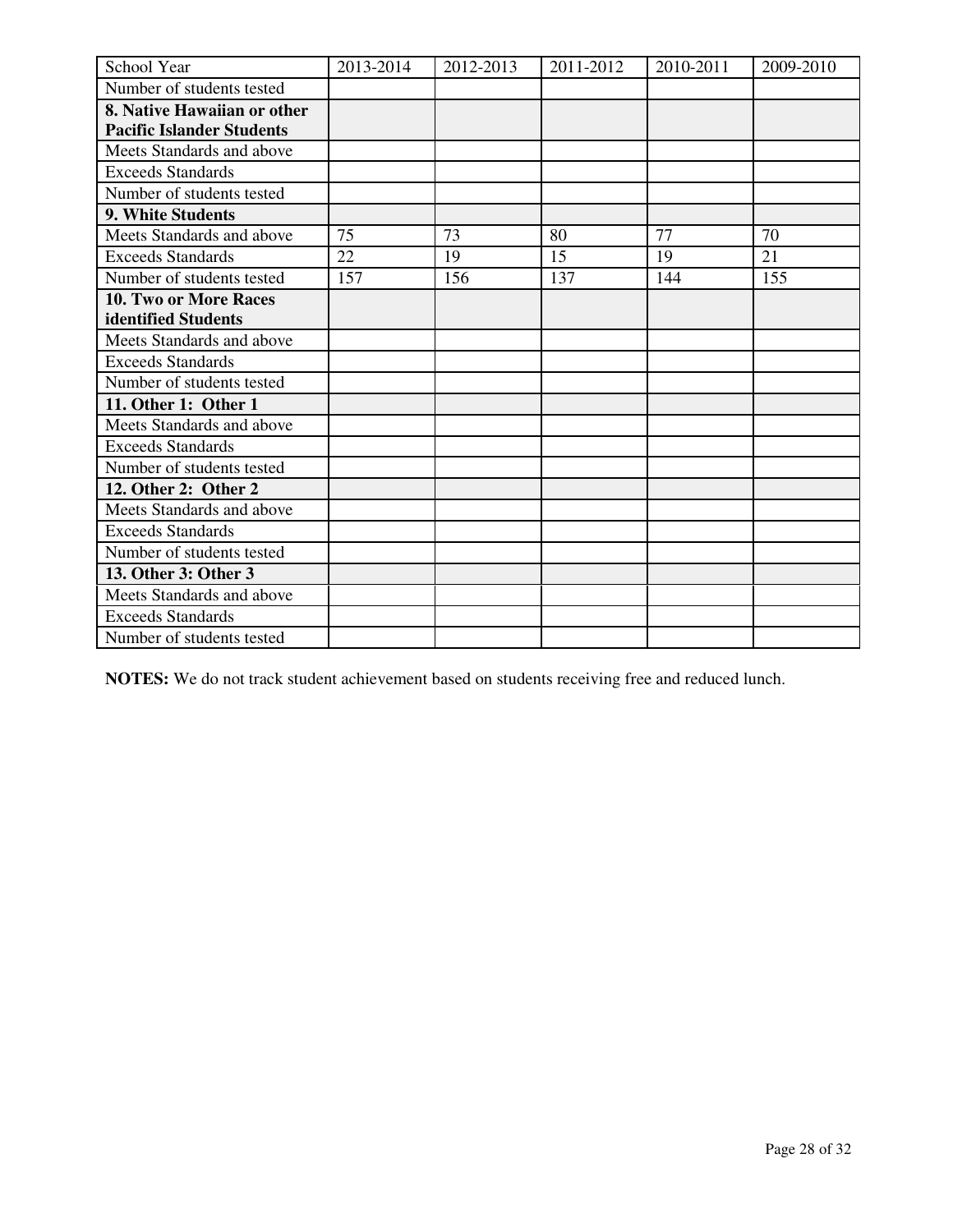| <b>Subject:</b> Reading/ELA  | <b>Test: AIMS</b>                    |
|------------------------------|--------------------------------------|
| All Students Tested/Grade: 7 | <b>Edition/Publication Year: N/A</b> |
| <b>Publisher: Pearson</b>    |                                      |

| School Year                              | 2013-2014    | 2012-2013 | 2011-2012 | 2010-2011    | 2009-2010      |
|------------------------------------------|--------------|-----------|-----------|--------------|----------------|
| Testing month                            | Apr          | Apr       | Apr       | Apr          | Apr            |
| <b>SCHOOL SCORES*</b>                    |              |           |           |              |                |
| Meets Standards and above                | 73           | 72        | 77        | 69           | 71             |
| <b>Exceeds Standards</b>                 | 22           | 22        | 17        | 22           | 23             |
| Number of students tested                | 213          | 219       | 205       | 203          | 199            |
| Percent of total students tested         | 100          | 100       | 99        | 99           | 96             |
| Number of students tested with           |              |           |           |              |                |
| alternative assessment                   |              |           |           |              |                |
| % of students tested with                | $\mathbf{1}$ | 3         | 3         | $\mathbf{1}$ | $\mathbf{1}$   |
| alternative assessment                   |              |           |           |              |                |
| <b>SUBGROUP SCORES</b>                   |              |           |           |              |                |
| 1. Free and Reduced-Price                |              |           |           |              |                |
| Meals/Socio-Economic/                    |              |           |           |              |                |
| <b>Disadvantaged Students</b>            |              |           |           |              |                |
| Meets Standards and above                |              |           |           |              |                |
| <b>Exceeds Standards</b>                 |              |           |           |              |                |
| Number of students tested                |              |           |           |              |                |
| 2. Students receiving Special            |              |           |           |              |                |
| <b>Education</b>                         |              |           |           |              |                |
| Meets Standards and above                |              |           |           |              |                |
| <b>Exceeds Standards</b>                 |              |           |           |              |                |
| Number of students tested                |              |           |           |              |                |
| 3. English Language Learner              |              |           |           |              |                |
| <b>Students</b>                          |              |           |           |              |                |
| Meets Standards and above                |              |           |           |              |                |
| <b>Exceeds Standards</b>                 |              |           |           |              |                |
| Number of students tested                |              |           |           |              |                |
| 4. Hispanic or Latino<br><b>Students</b> |              |           |           |              |                |
| Meets Standards and above                | 85           | 84        | 74        | 80           | 84             |
| <b>Exceeds Standards</b>                 | 10           | 9         | 14        | 11           | $\overline{7}$ |
| Number of students tested                | 39           | 44        | 42        | 35           | 44             |
| 5. African - American                    |              |           |           |              |                |
| <b>Students</b>                          |              |           |           |              |                |
| Meets Standards and above                |              |           |           |              |                |
| <b>Exceeds Standards</b>                 |              |           |           |              |                |
| Number of students tested                |              |           |           |              |                |
| <b>6. Asian Students</b>                 |              |           |           |              |                |
| Meets Standards and above                |              |           |           |              |                |
| <b>Exceeds Standards</b>                 |              |           |           |              |                |
| Number of students tested                |              |           |           |              |                |
| 7. American Indian or                    |              |           |           |              |                |
| <b>Alaska Native Students</b>            |              |           |           |              |                |
| Meets Standards and above                |              |           |           |              |                |
| <b>Exceeds Standards</b>                 |              |           |           |              |                |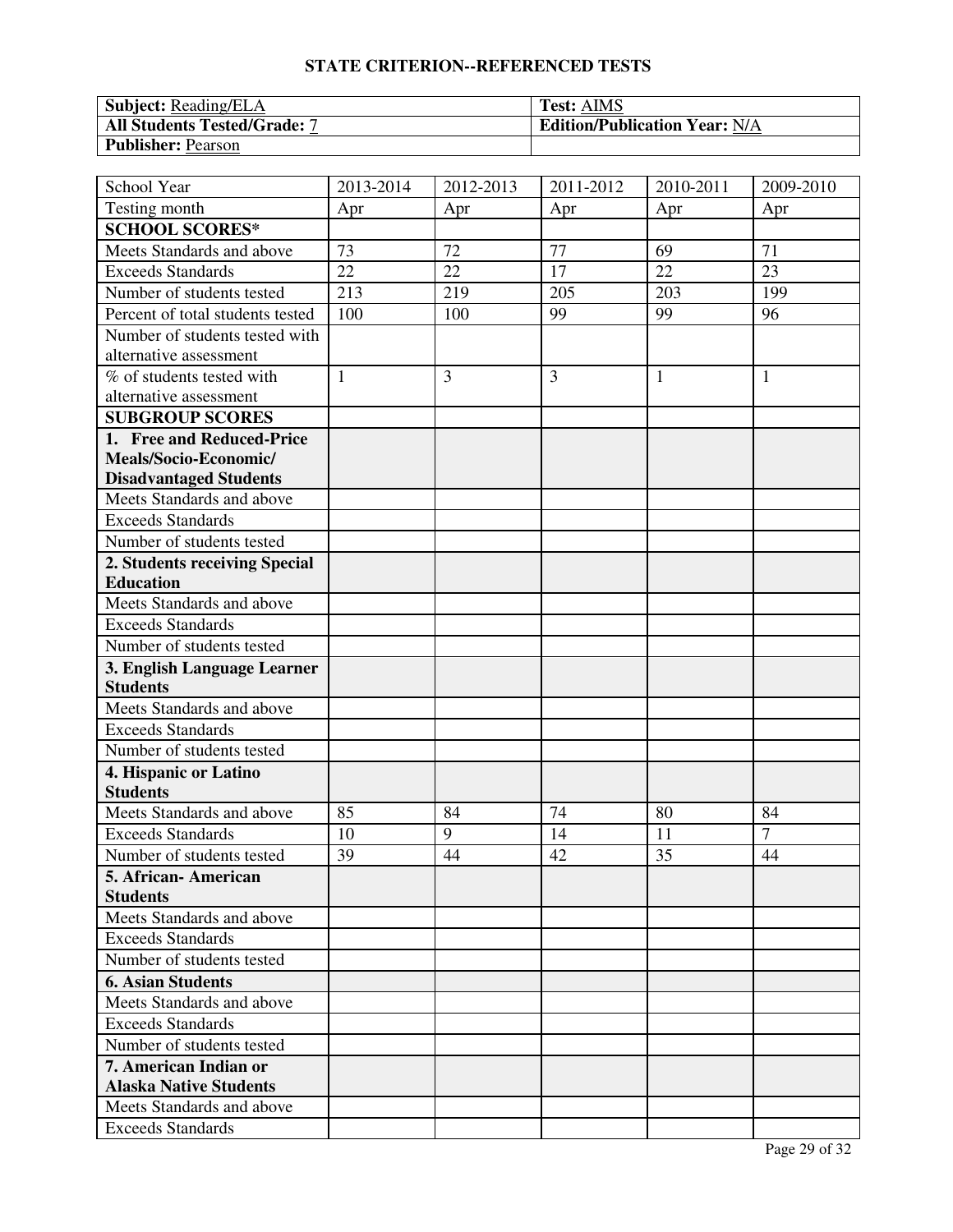| School Year                      | 2013-2014 | 2012-2013 | 2011-2012 | 2010-2011 | 2009-2010 |
|----------------------------------|-----------|-----------|-----------|-----------|-----------|
| Number of students tested        |           |           |           |           |           |
| 8. Native Hawaiian or other      |           |           |           |           |           |
| <b>Pacific Islander Students</b> |           |           |           |           |           |
| Meets Standards and above        |           |           |           |           |           |
| <b>Exceeds Standards</b>         |           |           |           |           |           |
| Number of students tested        |           |           |           |           |           |
| 9. White Students                |           |           |           |           |           |
| Meets Standards and above        | 70        | 69        | 77        | 67        | 67        |
| <b>Exceeds Standards</b>         | 25        | 27        | 19        | 24        | 29        |
| Number of students tested        | 155       | 147       | 145       | 148       | 137       |
| 10. Two or More Races            |           |           |           |           |           |
| identified Students              |           |           |           |           |           |
| Meets Standards and above        |           |           |           |           |           |
| <b>Exceeds Standards</b>         |           |           |           |           |           |
| Number of students tested        |           |           |           |           |           |
| 11. Other 1: Other 1             |           |           |           |           |           |
| Meets Standards and above        |           |           |           |           |           |
| <b>Exceeds Standards</b>         |           |           |           |           |           |
| Number of students tested        |           |           |           |           |           |
| 12. Other 2: Other 2             |           |           |           |           |           |
| Meets Standards and above        |           |           |           |           |           |
| <b>Exceeds Standards</b>         |           |           |           |           |           |
| Number of students tested        |           |           |           |           |           |
| 13. Other 3: Other 3             |           |           |           |           |           |
| Meets Standards and above        |           |           |           |           |           |
| <b>Exceeds Standards</b>         |           |           |           |           |           |
| Number of students tested        |           |           |           |           |           |

**NOTES:** We do not track student achievement with students who receive free and reduced lunch.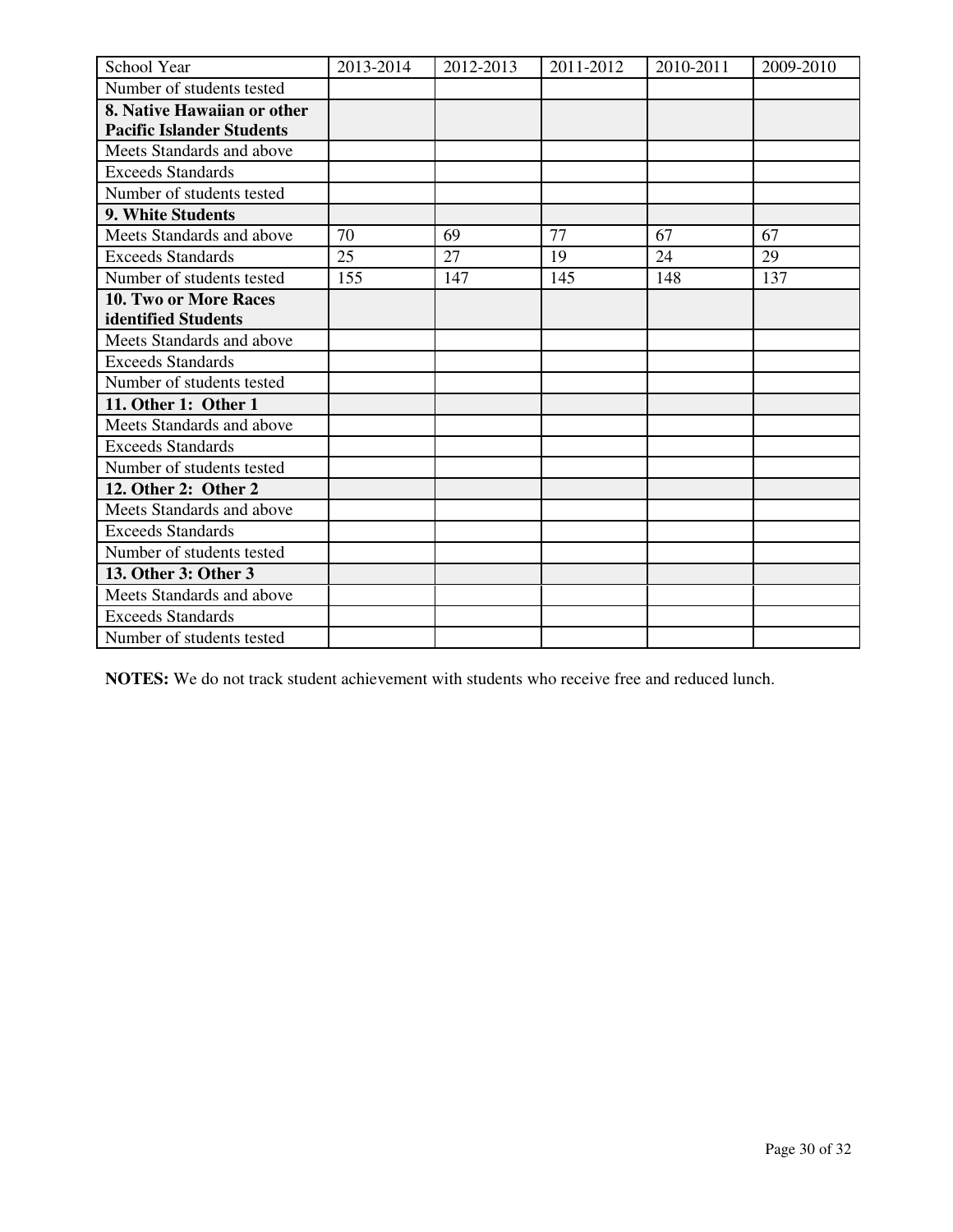| <b>Subject:</b> Reading/ELA         | <b>Test: AIMS</b>                    |
|-------------------------------------|--------------------------------------|
| <b>All Students Tested/Grade: 8</b> | <b>Edition/Publication Year: N/A</b> |
| <b>Publisher: Pearson</b>           |                                      |

| School Year                      | 2013-2014      | 2012-2013      | 2011-2012    | 2010-2011      | 2009-2010      |
|----------------------------------|----------------|----------------|--------------|----------------|----------------|
| Testing month                    | Apr            | Apr            | Apr          | Apr            | Apr            |
| <b>SCHOOL SCORES*</b>            |                |                |              |                |                |
| Meets Standards and above        | 79             | 75             | 74           | 69             | 76             |
| <b>Exceeds Standards</b>         | 6              | 12             | 8            | 19             | 16             |
| Number of students tested        | 209            | 208            | 198          | 193            | 206            |
| Percent of total students tested | 100            | 100            | 96           | 99             | 100            |
| Number of students tested with   |                |                |              |                |                |
| alternative assessment           |                |                |              |                |                |
| % of students tested with        | $\overline{3}$ | $\overline{2}$ | $\mathbf{1}$ | $\overline{2}$ | $\overline{2}$ |
| alternative assessment           |                |                |              |                |                |
| <b>SUBGROUP SCORES</b>           |                |                |              |                |                |
| 1. Free and Reduced-Price        |                |                |              |                |                |
| Meals/Socio-Economic/            |                |                |              |                |                |
| <b>Disadvantaged Students</b>    |                |                |              |                |                |
| Meets Standards and above        |                |                |              |                |                |
| <b>Exceeds Standards</b>         |                |                |              |                |                |
| Number of students tested        |                |                |              |                |                |
| 2. Students receiving Special    |                |                |              |                |                |
| <b>Education</b>                 |                |                |              |                |                |
| Meets Standards and above        |                |                |              |                |                |
| <b>Exceeds Standards</b>         |                |                |              |                |                |
| Number of students tested        |                |                |              |                |                |
| 3. English Language Learner      |                |                |              |                |                |
| <b>Students</b>                  |                |                |              |                |                |
| Meets Standards and above        |                |                |              |                |                |
| <b>Exceeds Standards</b>         |                |                |              |                |                |
| Number of students tested        |                |                |              |                |                |
| 4. Hispanic or Latino            |                |                |              |                |                |
| <b>Students</b>                  |                |                |              |                |                |
| Meets Standards and above        | 67             | 77             | 71           | 73             | 72             |
| <b>Exceeds Standards</b>         | $\overline{7}$ | $\overline{7}$ | 6            | 10             | 8              |
| Number of students tested        | 43             | 43             | 31           | 41             | 36             |
| 5. African- American             |                |                |              |                |                |
| <b>Students</b>                  |                |                |              |                |                |
| Meets Standards and above        |                |                |              |                |                |
| <b>Exceeds Standards</b>         |                |                |              |                |                |
| Number of students tested        |                |                |              |                |                |
| <b>6. Asian Students</b>         |                |                |              |                |                |
| Meets Standards and above        |                |                |              |                |                |
| <b>Exceeds Standards</b>         |                |                |              |                |                |
| Number of students tested        |                |                |              |                |                |
| 7. American Indian or            |                |                |              |                |                |
| <b>Alaska Native Students</b>    |                |                |              |                |                |
| Meets Standards and above        |                |                |              |                |                |
| <b>Exceeds Standards</b>         |                |                |              |                |                |